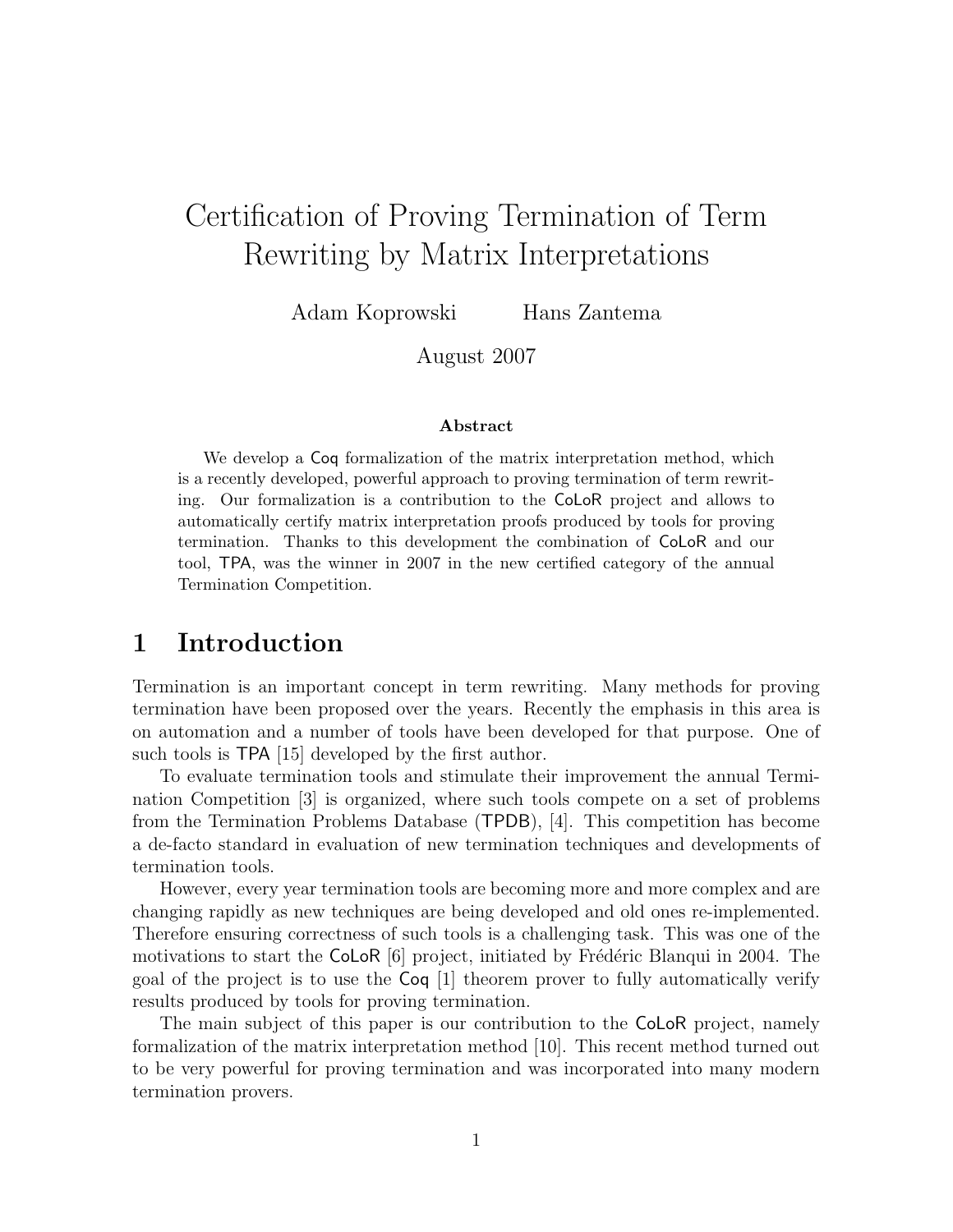This year in the termination competition the new certified category has been introduced, where tools must not only find a termination proof but also ensure its correctness by stating and proving it in an established theorem prover. Our contribution to CoLoR allowed the combined entry of TPA+CoLoR to win the 2007 edition of the competition in this newly introduced category.

Concerning related work in the first place we should mention the Coccinelle library which uses approach similar to the one employed by **CoLoR** and also uses **Coq** theorem prover. We will say more about it in Section 4, where we evaluate the results of CoLoR in the context of the termination competition.

The recent work of Alexander Krauss [16] is another effort toward certified termination. It is different in several aspects. Its main aim is to automatically generate certified termination proofs for recursive functions used in Isabelle/HOL theorem prover. However external termination provers are not involved and the only termination technique supported by this method is the size-change principle.

The rest of this paper is organized as follows. First in Section 2 we recapitulate the theory of matrix interpretations from [10]. Section 3 presents an overview of the Coq formalization of the theoretical results from the preceding section. It is followed by Section 4 where the method is evaluated in the context of the Termination Competition. We conclude in Section 5.

## 2 Theory of Matrix Interpretations

In this section we recall what we need from the theory of matrix interpretations as it is presented in [10, 11]. To keep the presentation self-contained we start by preliminaries on term rewriting.

#### 2.1 Preliminaries

Let  $\Sigma$  be a signature, being a set of operation symbols each having a fixed arity in N. For a set of variable symbols  $\mathcal V$ , let  $\mathcal T(\Sigma, \mathcal V)$  be the set of terms over  $\Sigma$  and  $\mathcal V$ , that is, the smallest set satisfying

- $x \in \mathcal{T}(\Sigma, \mathcal{V})$  for all  $x \in \mathcal{V}$ , and
- if the arity of  $f \in \Sigma$  is n and  $t_i \in \mathcal{T}(\Sigma, \mathcal{V})$  for  $i = 1, \ldots, n$ , then  $f(t_1, \ldots, t_n) \in$  $\mathcal{T}(\Sigma,\mathcal{V}).$

A term rewriting system (TRS) R over  $\Sigma, \mathcal{V}$  is a set of pairs  $(\ell, r) \in \mathcal{T}(\Sigma, \mathcal{V}) \times$  $\mathcal{T}(\Sigma, \mathcal{V})$ , for which  $\ell \notin \mathcal{V}$  and all variables in r occur in  $\ell$ . Pairs  $(\ell, r)$  are called rewrite rules and are usually written as  $\ell \to r$ .

For a substitution  $\sigma : \mathcal{V} \to \mathcal{T}(\Sigma, \mathcal{V})$  and a term t the application of  $\sigma$  to t, denoted by  $t\sigma$ , is a term defined inductively as

•  $x\sigma = \sigma(x)$  for all  $x \in \mathcal{V}$ , and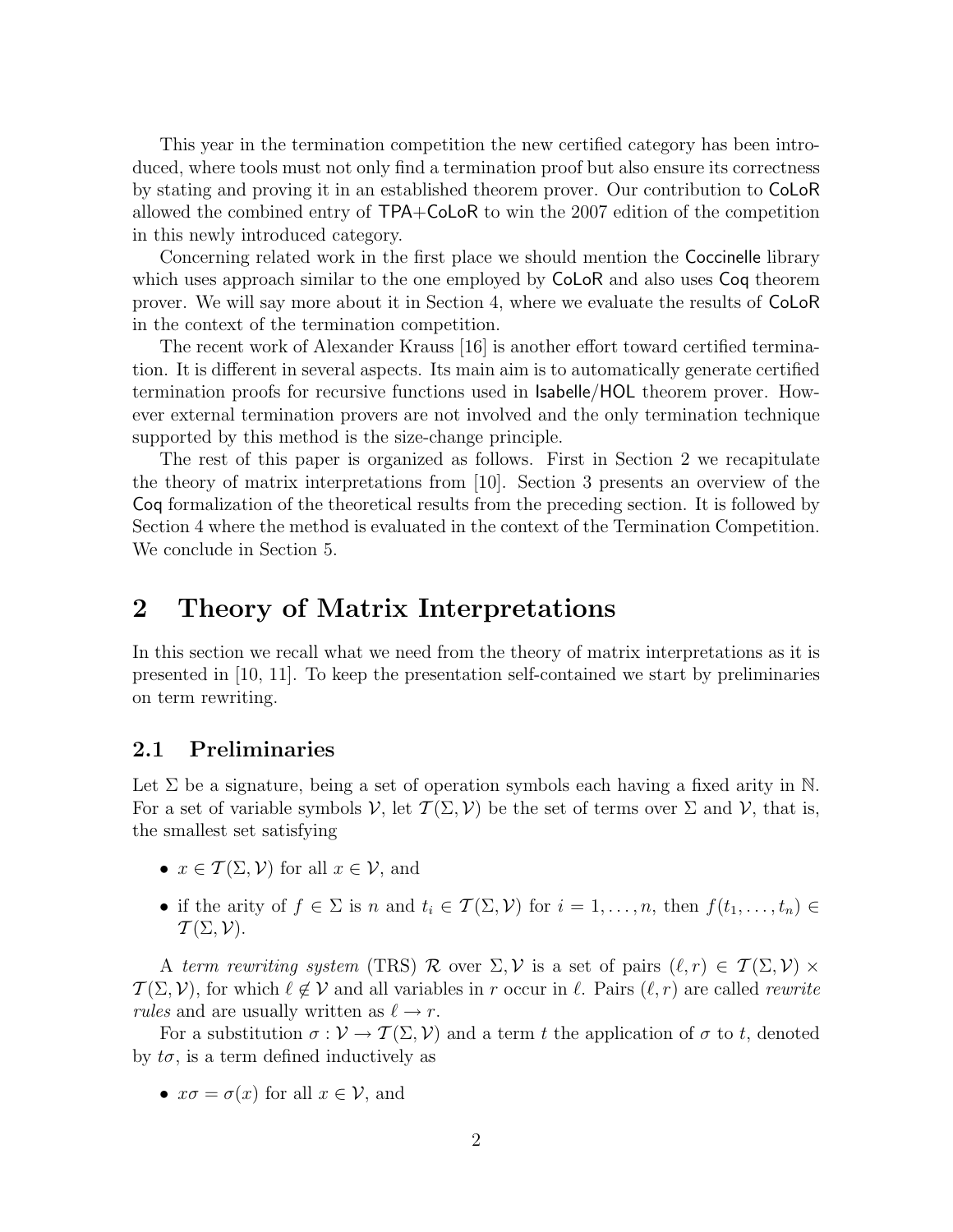•  $f(t_1, \ldots, t_n)\sigma = f(t_1\sigma, \ldots, t_n\sigma).$ 

For a TRS R the *top rewrite relation*  $\stackrel{\text{top}}{\rightarrow}_{\mathcal{R}}$  on  $\mathcal{T}(\Sigma, \mathcal{V})$  is defined by  $t \stackrel{\text{top}}{\rightarrow}_{\mathcal{R}} u$  if and only if there is a rewrite rule  $\ell \to r \in \mathcal{R}$  and a substitution  $\sigma : \mathcal{V} \to \mathcal{T}(\Sigma, \mathcal{V})$  such that  $t = \ell \sigma$  and  $u = r\sigma$ . The rewrite relation  $\rightarrow_{\mathcal{R}}$  is defined to be the smallest relation satisfying

- if  $t \stackrel{\text{top}}{\rightarrow} \mathcal{R} u$  then  $t \rightarrow \mathcal{R} u$ , and
- if  $t_i \to_{\mathcal{R}} u_i$  and  $t_j = u_j$  for  $j \neq i$ , then  $f(t_1, \ldots, t_n) \to_{\mathcal{R}} f(u_1, \ldots, u_n)$  for every  $f \in \Sigma$  of arity n.

A binary relation  $\rightarrow$  is called *terminating* or *strongly normalizing*, notation  $SN(\rightarrow)$ , if it is well-founded, i.e., no infinite sequence  $t_1, t_2, \ldots$  exists satisfying  $t_i \rightarrow t_{i+1}$  for all  $i \in \mathbb{N}$ . A TRS  $\mathcal R$  is called terminating if  $\mathsf{SN}(\rightarrow_{\mathcal{R}})$  holds, shortly written as  $\mathsf{SN}(\mathcal{R})$ 

Example 2.1. Consider the TRS consisting of the following single rule:

$$
a(a(x)) \to a(b(a(x)))
$$

We will use this example to illustrate the method of matrix interpretations. It is worth noting that this TRS is not simply terminating and hence simplification orders are bound to fail for it.

A binary relation  $\rightarrow_1$  is called *terminating relative to* a binary relation  $\rightarrow_2$ , written as  $\mathsf{SN}(\rightarrow_1/\rightarrow_2)$ , if there is no infinite sequence  $t_1, t_2, t_3, \ldots$  such that

- $t_i \rightarrow_1 t_{i+1}$  for infinitely many values of i, and
- $t_i \rightarrow_2 t_{i+1}$  for all other values of i.

We use the notation  $\rightarrow_1$  /  $\rightarrow_2$  to denote  $\rightarrow_2^*$   $\rightarrow_1$  (<sup>1</sup>); it is easy to see that  $\mathsf{SN}(\rightarrow_1)$  $/ \rightarrow_2$ ) coincides with well-foundedness of  $\rightarrow_1 / \rightarrow_2$ . Obviously for every binary relation  $\rightarrow$  the property  $\mathsf{SN}(\emptyset/\rightarrow)$  holds, and  $\mathsf{SN}(\rightarrow/\emptyset)$  is equivalent to  $\mathsf{SN}(\rightarrow)$ . We write  $SN(\mathcal{R}/\mathcal{S})$  as a shorthand for  $SN(\rightarrow_{\mathcal{R}}/\rightarrow_{\mathcal{S}})$ , and we write  $SN(\mathcal{R}_{top}/\mathcal{S})$  as a shorthand for  $SN(\stackrel{\text{top}}{\rightarrow}_{\mathcal{R}}/\rightarrow_{\mathcal{S}})$ .

For a TRS R a symbol  $f \in \Sigma$  is called a *defined symbol* if f is the root symbol of a left hand side of a rule from R. For every defined symbol  $f \in \Sigma$  we add to the signature a new marked symbol  $f_{\#}$  with the same arity as f. If  $f(s_1, \ldots, s_n) \to r$  is a rule in R and  $g(t_1, \ldots, t_m)$  is a subterm of r for g being a defined symbol of R, then the rewrite rule  $f_{\#}(s_1, \ldots, s_n) \to g_{\#}(t_1, \ldots, t_m)$  is called a *dependency pair* of R. The TRS consisting of all dependency pairs of  $\mathcal R$  is denoted by  $DP(\mathcal R)$ .

<sup>&</sup>lt;sup>1</sup>Other texts define  $\rightarrow_1$  /  $\rightarrow_2$  to denote  $\rightarrow_2^* \cdot \rightarrow_1 \cdot \rightarrow_2^*$ ; since  $SN(\rightarrow_2^* \cdot \rightarrow_1)$  and  $SN(\rightarrow_2^* \cdot \rightarrow_1 \cdot \rightarrow_2^*)$ are easily seen to be equivalent, this does not cause an essential difference, while for our purpose  $\rightarrow_2^*$  ⋅ →<sub>1</sub> is more convenient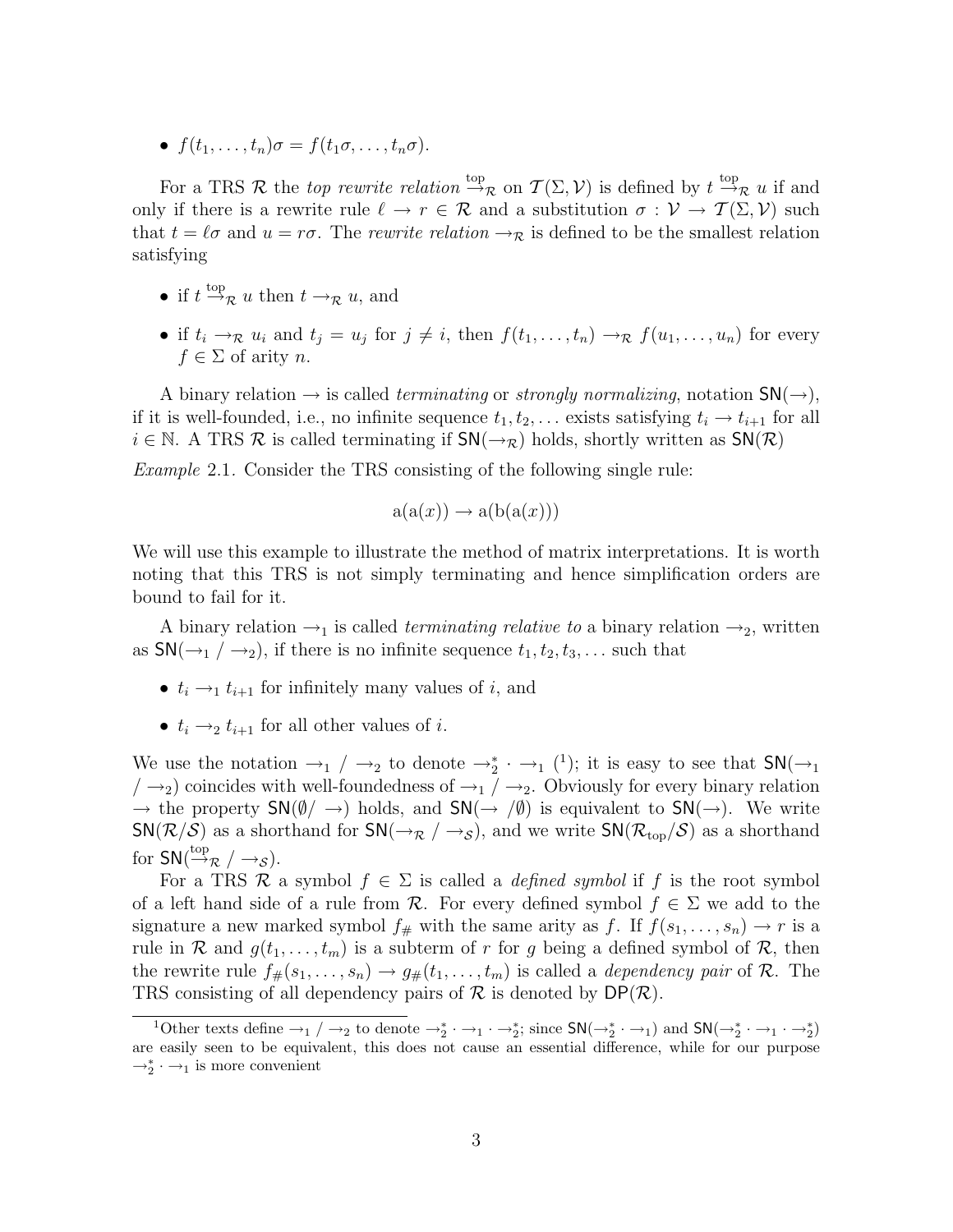Example 2.2. Consider again the TRS from Example 2.1. The only defined symbol is " a" and there are two dependency pairs:

$$
a^{\sharp}(a(x)) \to a^{\sharp}(b(a(x))) \qquad a^{\sharp}(a(x)) \to a^{\sharp}(x)
$$

The main theorem about dependency pairs is the following, due to Arts and Giesl [5].

**Theorem 2.3.** Let  $\mathcal{R}$  be an arbitrary TRS. Then  $\mathsf{SN}(\mathcal{R})$  if and only if  $SN(DP(\mathcal{R})_{top}/\mathcal{R})$ .

### 2.2 Monotone algebras

Here we summarize the monotone algebra theory as presented in [10]. There is one difference: in contrast to [10] we do not consider many-sortedness. It is not essential for certification as every proof in the many-sorted setting can be trivially translated to the one-sorted setting. The reason for this more complex setup in [10] is that it allows for an optimization in the search for termination proofs using matrix interpretations.

The monotone algebra approach works for all non-empty sets  $A$ ; when using matrix interpretations the set A always consists of the set of vectors over  $\mathbb N$  of a fixed dimension.

**Definition 2.4.** An operation  $[f] : A \times \cdots \times A \rightarrow A$  is monotone with respect to a binary relation  $\to$  on A if for all  $a_i, b_i \in A$  for  $i = 1, \ldots, n$  with  $a_i \to b_i$  for some i and  $a_j = b_j$  for all  $j \neq i$  we have  $[f](a_1, \ldots, a_n) \rightarrow [f](b_1, \ldots, b_n).$ 

A weakly monotone  $\Sigma$ -algebra  $(A, [\cdot], >, \geq)$  is a  $\Sigma$ -algebra  $(A, [\cdot])$  equipped with two binary relations  $\geq$ ,  $\geq$  on A such that

- $\bullet$  > is well-founded;
- $\bullet \rightarrow \cdot \geq \ \subseteq \ \gt;$ ;
- for every  $f \in \Sigma$  the operation  $[f]$  is monotone with respect to  $\gtrsim$ .

An extended monotone Σ-algebra  $(A, [\cdot], >, \geq)$  is a weakly monotone Σ-algebra  $(A, [\cdot], >, \geq)$  in which moreover for every  $f \in \Sigma$  the operation  $[f]$  is monotone with respect to  $>$ .

Up to presentation details the following theorem is the one-sorted version of the main theorem for the matrix interpretations from [10, Theorem 2].

**Theorem 2.5.** Let  $\mathcal{R}, \mathcal{R}', \mathcal{S}, \mathcal{S}'$  be TRSs over a signature  $\Sigma$ .

1. Let  $(A, [\cdot], >, \geq)$  be an extended monotone  $\Sigma$ -algebra such that  $[\ell, \alpha] \geq [r, \alpha]$  for every rule  $\ell \to r$  in  $\mathcal{R} \cup \mathcal{S}$  and  $[\ell, \alpha] > [r, \alpha]$  for every rule  $\ell \to r$  in  $\mathcal{R}' \cup \mathcal{S}'$ , for every  $\alpha : \mathcal{V} \to A$ .

Then  $\text{SN}(\rightarrow_R/\rightarrow_S)$  implies  $\text{SN}(\rightarrow_R \cup \rightarrow_R'/\rightarrow_S \cup \rightarrow_S')$ .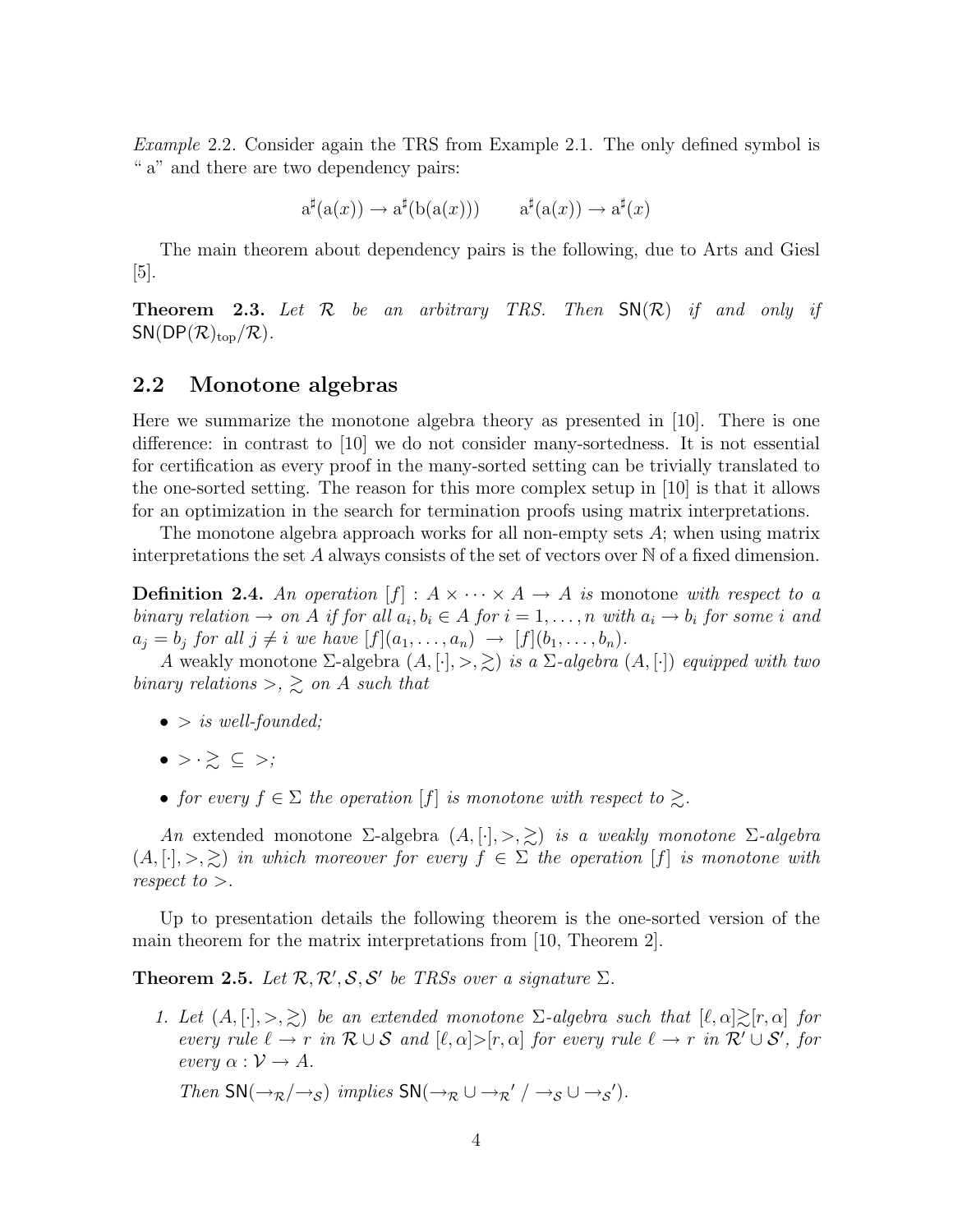2. Let  $(A, [\cdot], >, \geq)$  be a weakly monotone  $\Sigma$ -algebra such that  $[\ell, \alpha] \geq [r, \alpha]$  for every rule  $\ell \to r$  in  $\mathcal{R} \cup \mathcal{S}$  and  $[\ell, \alpha] > [r, \alpha]$  for every rule  $\ell \to r$  in  $\mathcal{R}'$ , for every  $\alpha: \mathcal{V} \to A$ .

Then  $\text{SN}(\rightarrow_{\mathcal{R}\text{top}}/\rightarrow_{\mathcal{S}})$  implies  $\text{SN}((\rightarrow_{\mathcal{R}}\cup\rightarrow_{\mathcal{R}}')_{\text{top}}/\rightarrow_{\mathcal{S}})$ .

#### 2.3 Matrix interpretations

Now we present matrix interpretations with a fixed dimension d as an instance of monotone algebras. For the interpretation  $[f]$  of a symbol  $f \in \Sigma$  of arity n we choose a vector  $\vec{f} \in \mathbb{N}^d$  and n matrices  $F_1, F_2, \ldots, F_n$  over N, each of size  $d \times d$ , such that the upper left elements  $(F_i)_{1,1}$  are positive for all  $i = 1, 2, ..., n$ . Now we define

$$
[f](\vec{v_1}, \dots, \vec{v_n}) = F_1 \vec{v_1} + \dots + F_n \vec{v_n} + \vec{f}
$$
 (1)

for all  $\vec{v_1}, \ldots, \vec{v_n} \in A$ .

So we fix a monotone algebra with  $A = \mathbb{N}^d$ , interpretations [·] defined as above and we use the following orders on algebra elements:

$$
(u_1, \ldots, u_d) \gtrsim (v_1, \ldots, v_d) \iff \forall i : u_i \geq_{\mathbb{N}} v_i
$$
  

$$
(u_1, \ldots, u_d) > (v_1, \ldots, v_d) \iff (u_1, \ldots, u_d) \gtrsim (v_1, \ldots, v_d) \land u_1 >_{\mathbb{N}} v_1
$$

One easily checks that  $(A, [\cdot], >, \geq)$  is an extended monotone  $\Sigma$ -algebra.

Let  $x_1, \ldots, x_k$  be the variables occurring in  $\ell, r$ . Then due to the linear shape of the functions  $[f]$  we can compute matrices  $L_1, \ldots, L_k, R_1, \ldots, R_k$  and vectors  $\vec{l}, \vec{r}$  such that

$$
[\ell, \alpha] = L_1 \vec{x_1} + \dots + L_k \vec{x_k} + \vec{l}
$$
  
\n
$$
[r, \alpha] = R_1 \vec{x_1} + \dots + R_k \vec{x_k} + \vec{r}
$$
\n(2)

where  $\alpha(x_i) = \vec{x_i}$  for  $i = 1, \ldots, k$ .

For matrices  $B, C \in \mathbb{N}^{d \times d}$  write

$$
B \succcurlyeq C \iff \forall i, j : (B)_{i,j} \ge (C)_{i,j}.
$$

The following lemma provides a decision procedure for orders  $>$  and  $\gtrsim$  lifted to terms as used in Theorem 2.5.

**Lemma 2.6.** Let  $\ell, r$  be terms and let matrices  $L_1, \ldots, L_k, R_1, \ldots, R_k$  and vectors  $\vec{l}, \vec{r}$ be defined as above. Then:

- $\forall \alpha : \mathcal{V} \to A, [\ell, \alpha] \geq [r, \alpha] \iff \vec{l} \geq \vec{r} \wedge \forall i : L_i \geq R_i, \text{ and}$
- $\forall \alpha : \mathcal{V} \to A, [\ell, \alpha] > [r, \alpha] \iff \vec{l} > \vec{r} \wedge \forall i : L_i \succcurlyeq R_i.$

Now the approach of applying Theorem 2.5, part 1, for proving  $SN(\mathcal{R}/\mathcal{S})$  is as follows (for proving  $\mathsf{SN}(\mathcal{R})$  this coincides with choosing  $\mathcal{S} = \emptyset$ ):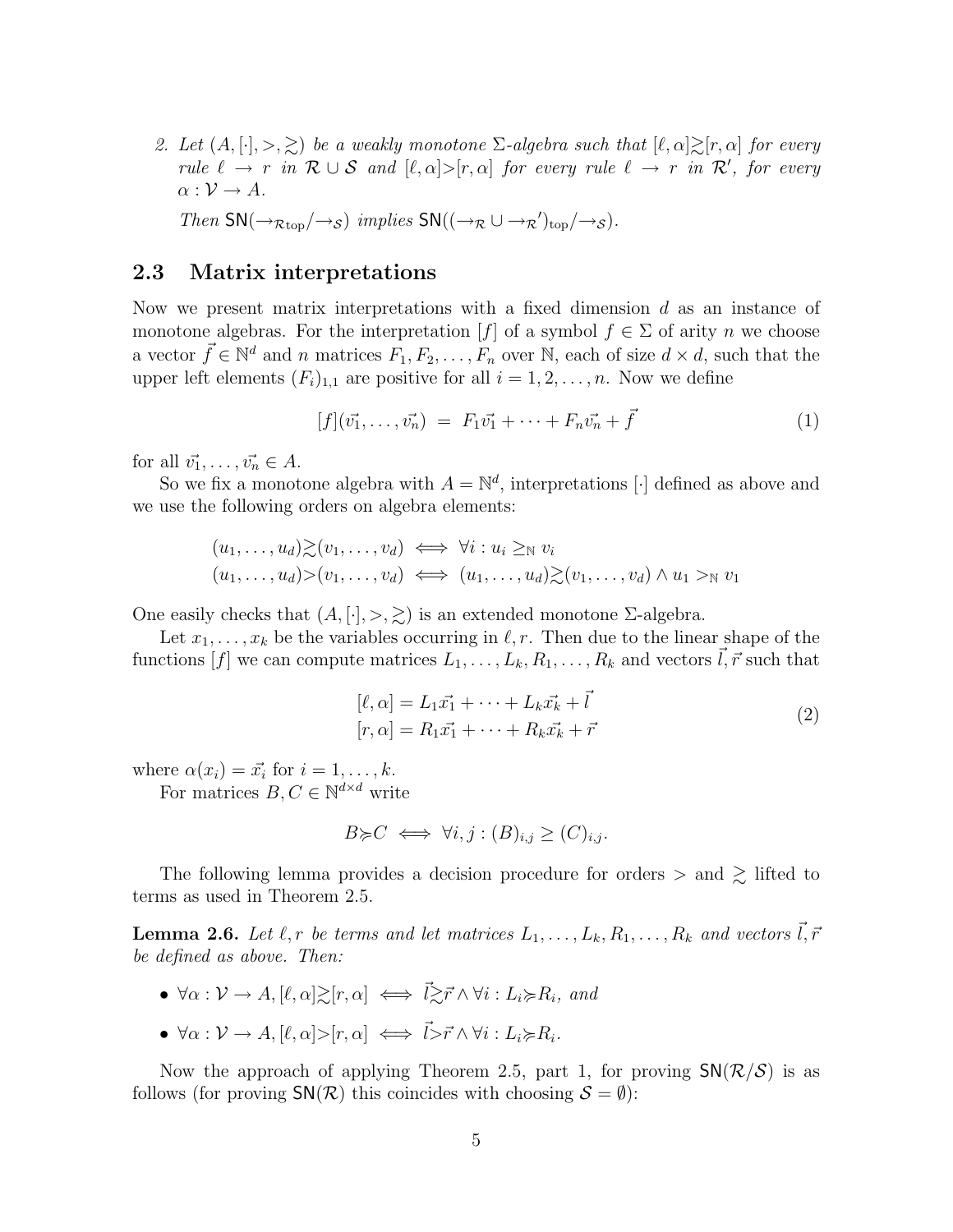- Fix a dimension  $d$ .
- For every symbol  $f \in \Sigma$  choose a vector  $\vec{f} \in \mathbb{N}^d$  and matrices  $F_i \in \mathbb{N}^{d \times d}$  for  $i = 1, 2, \ldots, n$  for n being the arity of f, such that the upper left elements  $(F_i)_{1,1}$ are positive for all  $i = 1, 2, \ldots, n$ .
- For every rule  $\ell \to r \in \mathcal{R} \cup \mathcal{S}$  check that  $L_i \succcurlyeq R_i$  for  $i = 1, \ldots, k$  and  $\vec{l} \gtrsim \vec{r}$  for the corresponding matrices  $L_i$ ,  $R_i$  and vectors  $\vec{l}, \vec{r}$  as defined above.
- Remove all rules from  $\mathcal R$  and  $\mathcal S$  moreover satisfying  $l_1>r_1$ .
- If the remaining R is empty we are finished since  $\mathsf{SN}(\emptyset/\mathcal{S})$  trivially holds, otherwise the process is repeated for the reduced TRSs  $\mathcal{R}, \mathcal{S}.$

We illustrate this on an example:

Example 2.7. Consider again the TRS from Example 2.1. Now we choose dimension  $d = 2$  and the following interpretation of symbols:

$$
[a(x)] = \begin{bmatrix} 1 & 1 \\ 0 & 0 \end{bmatrix} x + \begin{bmatrix} 0 \\ 1 \end{bmatrix}
$$

$$
[b(x)] = \begin{bmatrix} 1 & 0 \\ 0 & 0 \end{bmatrix} x + \begin{bmatrix} 0 \\ 0 \end{bmatrix}
$$

We proceed by computing interpretation of the left and right hand side of the single rule.

$$
[a(a(x))] = \begin{bmatrix} 1 & 1 \\ 0 & 0 \end{bmatrix} \left( \begin{bmatrix} 1 & 1 \\ 0 & 0 \end{bmatrix} x + \begin{bmatrix} 0 \\ 1 \end{bmatrix} \right) + \begin{bmatrix} 0 \\ 1 \end{bmatrix}
$$

$$
[a(b(a(x)))] = \begin{bmatrix} 1 & 1 \\ 0 & 0 \end{bmatrix} \left( \begin{bmatrix} 1 & 0 \\ 0 & 0 \end{bmatrix} \left( \begin{bmatrix} 1 & 1 \\ 0 & 0 \end{bmatrix} x + \begin{bmatrix} 0 \\ 1 \end{bmatrix} \right) + \begin{bmatrix} 0 \\ 0 \end{bmatrix} \right) + \begin{bmatrix} 0 \\ 1 \end{bmatrix}
$$

Evaluating that expressions to linear form, as in Equation 2 yields:

$$
[a(a(x))] = \begin{bmatrix} 1 & 1 \\ 0 & 0 \end{bmatrix} x + \begin{bmatrix} 1 \\ 1 \end{bmatrix}
$$

$$
[a(b(a(x)))] = \begin{bmatrix} 1 & 1 \\ 0 & 0 \end{bmatrix} x + \begin{bmatrix} 0 \\ 1 \end{bmatrix}
$$

We observe that coefficients standing by  $x$  are equal and for the constant terms we have  $\lceil \ \rceil$ 1  $\Big] > \Big[ \begin{array}{c} 0 \\ 1 \end{array} \Big]$ 1 as we have strict decrease in the first position and equality in the second. Hence by Lemma 2.6 we conclude that  $\forall \alpha : \mathcal{V} \to A$ ,  $[a(a(x)), \alpha] > [a(b(a(x))), \alpha]$ . Application of Theorem 2.5, part 1 allows us to remove this rule. As this is the only rule we have proven termination of this one rule TRS.

For proving termination of a TRS  $\mathcal R$  by dependency pairs, according to Theorem 2.3, we have to prove  $\mathsf{SN}(\mathsf{DP}(\mathcal{R})_{\text{top}}/\mathcal{R})$ . For this we apply Theorem 2.5, part 2. A similar scheme as sketched above is used, with the following difference: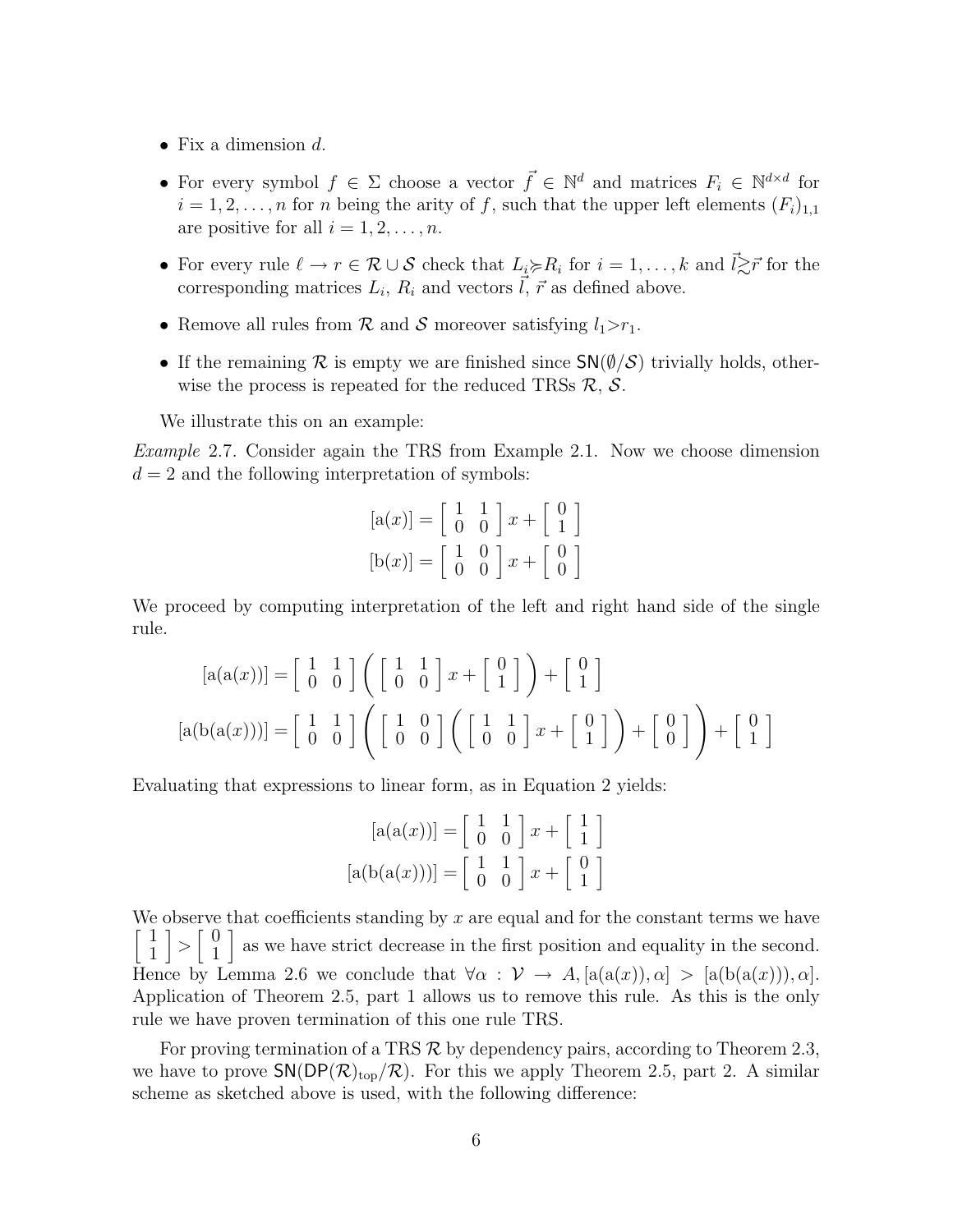- Since we only require to have a weakly monotone algebra, we may choose arbitrary matrices  $F_i \in \mathbb{N}^{d \times d}$  without the restricton of positiveness of the upper left element  $(F_i)_{1,1}.$
- For proving  $SN(DP(\mathcal{R})_{top}/\mathcal{R})$  only rules from  $DP(\mathcal{R})$  are removed until nothing remains, and all rules from  $R$  are kept.

We conclude this section by illustrating how a termination of a very challenging system can be easily proven with the matrix interpretation method.

*Example* 2.8. Consider the TRS (Zantema/z086.srs from the TPDB [4]) consisting of the following three rules:

$$
a(a(x)) \rightarrow c(b(x)), \quad b(b(x)) \rightarrow c(a(x)), \quad c(c(x)) \rightarrow b(a(x)).
$$

Until recently termination of this innocent looking system was an open problem [2, Problem 104]. Attempts to prove its termination gave birth to the matrix interpretation method.

We choose dimension  $d = 4$  and the following interpretation:

$$
[\mathbf{a}(x)] = \begin{bmatrix} 1 & 0 & 0 & 1 \\ 0 & 0 & 0 & 1 \\ 0 & 1 & 0 & 2 \\ 0 & 1 & 0 & 0 \end{bmatrix} x + \begin{bmatrix} 0 \\ 0 \\ 2 \\ 0 \end{bmatrix}
$$

$$
[\mathbf{b}(x)] = \begin{bmatrix} 1 & 1 & 0 & 0 \\ 0 & 2 & 0 & 1 \\ 0 & 1 & 0 & 0 \\ 0 & 0 & 0 & 0 \end{bmatrix} x + \begin{bmatrix} 0 \\ 1 \\ 0 \\ 0 \end{bmatrix}
$$

$$
[\mathbf{c}(x)] = \begin{bmatrix} 1 & 0 & 0 & 2 \\ 0 & 0 & 1 & 1 \\ 0 & 1 & 0 & 2 \\ 0 & 0 & 0 & 0 \end{bmatrix} x + \begin{bmatrix} 0 \\ 0 \\ 1 \\ 0 \end{bmatrix}
$$

Computing interpretation for the first rule  $a(a(x)) \rightarrow c(b(x))$  yields:

$$
a(a(x)) = \begin{bmatrix} 1 & 0 & 0 & 1 \\ 0 & 0 & 0 & 1 \\ 0 & 1 & 0 & 2 \\ 0 & 1 & 0 & 0 \end{bmatrix} \left( \begin{bmatrix} 1 & 0 & 0 & 1 \\ 0 & 0 & 0 & 1 \\ 0 & 1 & 0 & 2 \\ 0 & 1 & 0 & 0 \end{bmatrix} x + \begin{bmatrix} 0 \\ 0 \\ 2 \\ 0 \end{bmatrix} \right) + \begin{bmatrix} 0 \\ 0 \\ 2 \\ 0 \end{bmatrix}
$$
  
= 
$$
\begin{bmatrix} 1 & 1 & 0 & 1 \\ 0 & 1 & 0 & 0 \\ 0 & 2 & 0 & 1 \\ 0 & 0 & 0 & 1 \end{bmatrix} x + \begin{bmatrix} 0 \\ 0 \\ 2 \\ 0 \end{bmatrix}
$$
  
c(b(x)) = 
$$
\begin{bmatrix} 1 & 0 & 0 & 2 \\ 0 & 0 & 1 & 1 \\ 0 & 1 & 0 & 2 \\ 0 & 0 & 0 & 0 \end{bmatrix} \left( \begin{bmatrix} 1 & 1 & 0 & 0 \\ 0 & 2 & 0 & 1 \\ 0 & 1 & 0 & 0 \\ 0 & 0 & 0 & 0 \end{bmatrix} x + \begin{bmatrix} 0 \\ 1 \\ 0 \\ 0 \end{bmatrix} \right) + \begin{bmatrix} 0 \\ 0 \\ 1 \\ 0 \end{bmatrix}
$$
  
= 
$$
\begin{bmatrix} 1 & 1 & 0 & 0 \\ 0 & 1 & 0 & 0 \\ 0 & 2 & 0 & 1 \\ 0 & 0 & 0 & 0 \end{bmatrix} x + \begin{bmatrix} 0 \\ 0 \\ 2 \\ 0 \end{bmatrix}
$$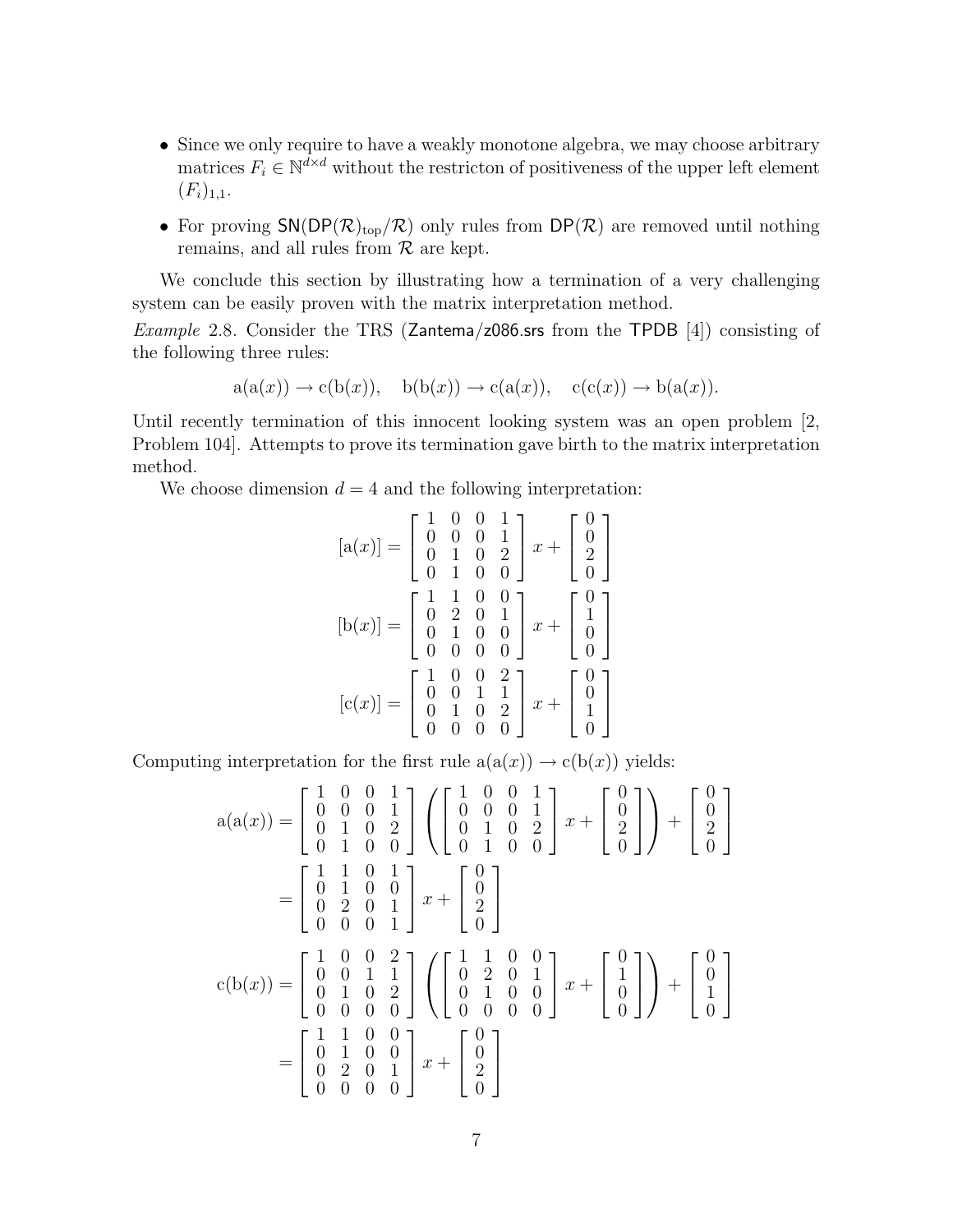We conclude that  $\forall \alpha : \mathcal{V} \to A$ ,  $[a(a(x)), \alpha] \geq [c(b(x)), \alpha]$ . Repeating this procedure for the remaining two rules we observe that the third rule is also oriented weakly, whereas the second rule is oriented strictly. Application of Theorem 2.5, part 1 allows us to remove this rule and proceed with proving termination of the simplified system:

 $a(a(x)) \rightarrow c(b(x)), \quad c(c(x)) \rightarrow b(a(x)),$ 

which is easy and can be established with any standard method.

# 3 Coq Formalization

Our formalization was developed within the CoLoR project, so we begin by a short introduction of CoLoR in Section 3.1. Then we continue with a description of the formalization of matrix interpretations, which consists of several parts. The formalization of monotone algebras, introduced in Section 2.2, is presented in Section 3.2. To deal with matrices we had to develop a Coq library of matrices; this is the subject of Section 3.3. Then in Section 3.4 we present the formalization of the matrix interpretations method, corresponding to the theory developed in Section 2.3. Finally, in Section 3.5, we shortly explain how the results concerning polynomial interpretations, already present in CoLoR, could be expressed in the setting of monotone algebras and how they were improved by doing so.

#### 3.1 CoLoR: Certification of Termination

The CoLoR  $[6]$  project was founded by Frédéric Blanqui in March 2004, with the goal of certification of termination proofs found by termination provers in Coq. It is available at the following address:

#### http://color.loria.fr

It essentially consists of three parts:

- TPG (Termination Proofs Grammar): a formal grammar for the termination proofs.
- CoLoR (Coq Library on Rewriting and Termination): a library of results on termination of rewriting, formalized in Coq.
- Rainbow: a tool for transforming termination proofs in the TPG format into Coq scripts certifying termination by employing results from CoLoR.

The general approach to certifying termination with CoLoR is presented in Figure 1. For a given TRS  $\mathcal R$  some termination prover is called. If it succeeds in proving termination, it outputs a termination proof in the TPG format. Such an encoding of a proof is given to Rainbow which translates it into a Coq script containing a formal proof of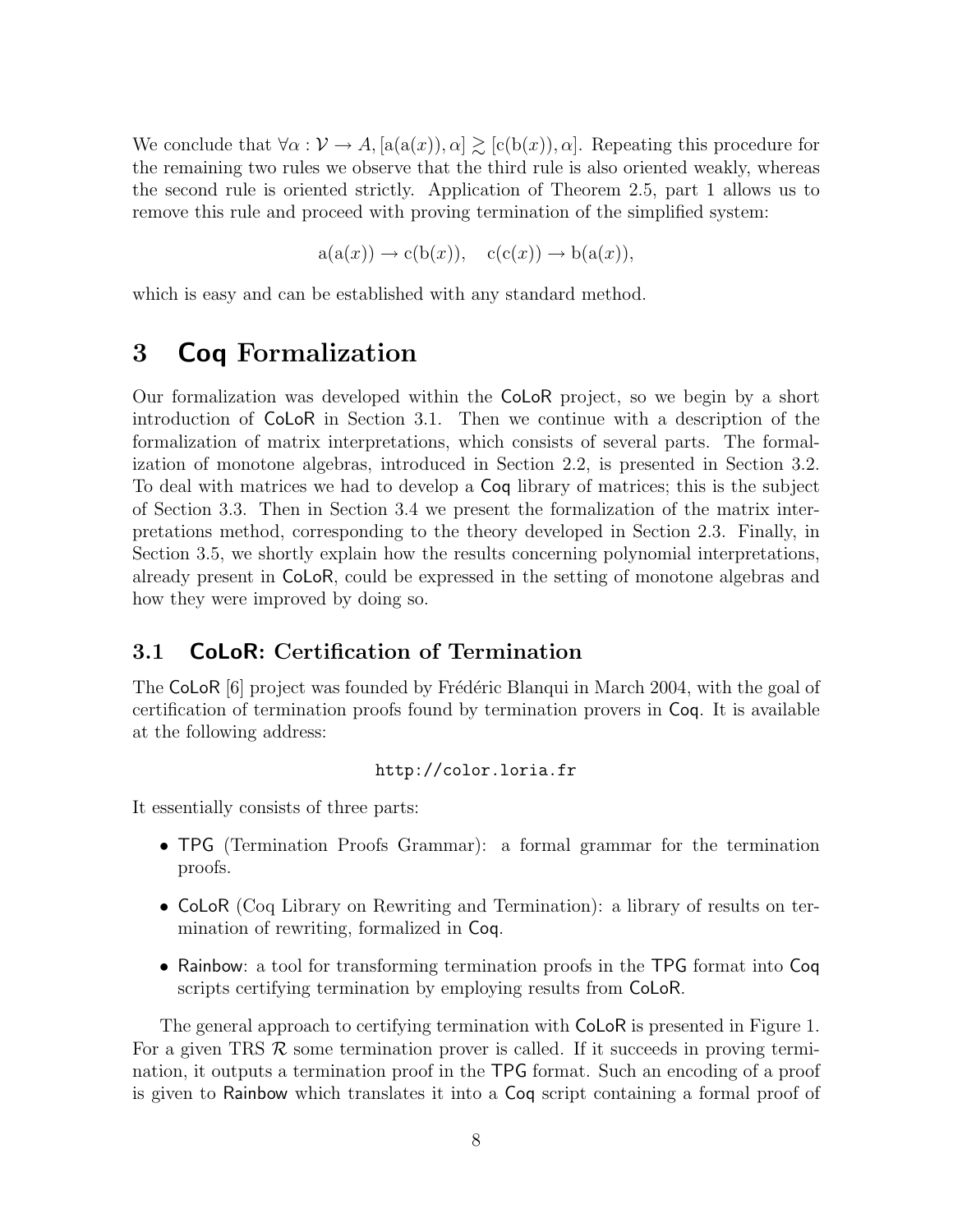

Figure 1: Certifying termination with CoLoR.

the claim that  $\mathcal R$  is terminating by using results from the CoLoR library. Then Coq is executed on such a script to verify that the termination proof found by the termination tool is indeed correct.

Before presenting a glimpse of how the TPG format looks like we would like to begin with two general remarks concerning the format. Firstly, owing to the use of  $XML$  as an underlying markup language, the proof format is rather verbose. This does not seem to be a problem, however, as such proofs are both produced and consumed by programs and there is hardly ever any need for human to consult such file. The advantages of using XML are clear, as it is very popular, enjoys a lot of extensions (for instance allowing to easily transform XML documents) and is heavily supported by tools.

Second important observation is that the TRS under consideration is not part of the proof. Indeed at the moment the choice in CoLoR was to separate the problem and the corresponding proof in two different files. This is likely to change in future versions of CoLoR, though.<sup>2</sup>

We conclude this section with an example of how the proofs in the **TPG** format look like.

Example 3.1. Figure 2 presents a complete termination proof of the TRS introduced in Example 2.1, in the TPG format.<sup>3</sup>

We try to give a short overview of the structure of the proof. It starts on line [01]; the first step of the proof is application of the Manna-Ness criterion ([02]). This is the standard criterion stating that if a TRS is included in a reduction ordering (a well-founded ordering on terms closed under substitutions and contexts) then it is terminating. It is closely related to the approach of monotone algebras (monotone algebras giving rise to a particular class of reduction orderings). In this case the Manna-Ness criterion is instantiated to the matrix interpretation ordering ([03-04]), with dimension 2 ([05]). The interpretations of function symbols follow ([06-39]). For instance the constant term of the interpretation of " b" is given by vector  $\begin{bmatrix} 0 \\ 0 \end{bmatrix}$ 0  $[$  ([10-12]). Then we have a number of matrix entries – one per every argument. The matrices are given in a row-by-row order, so lines  $[14-19]$  encode the matrix  $\begin{bmatrix} 1 & 0 \\ 0 & 0 \end{bmatrix}$ . Similarly lines [23-38] encode  $[a(x)] = \begin{bmatrix} 1 & 1 \\ 0 & 0 \end{bmatrix} x + \begin{bmatrix} 0 \\ 1 \end{bmatrix}$ 1 . Finally lines [42-44] contain the

<sup>2</sup> Indeed in our opinion this was not a fortunate choice.

<sup>3</sup>Line numbers in bracket are included for presentation purposes only and are not part of the format.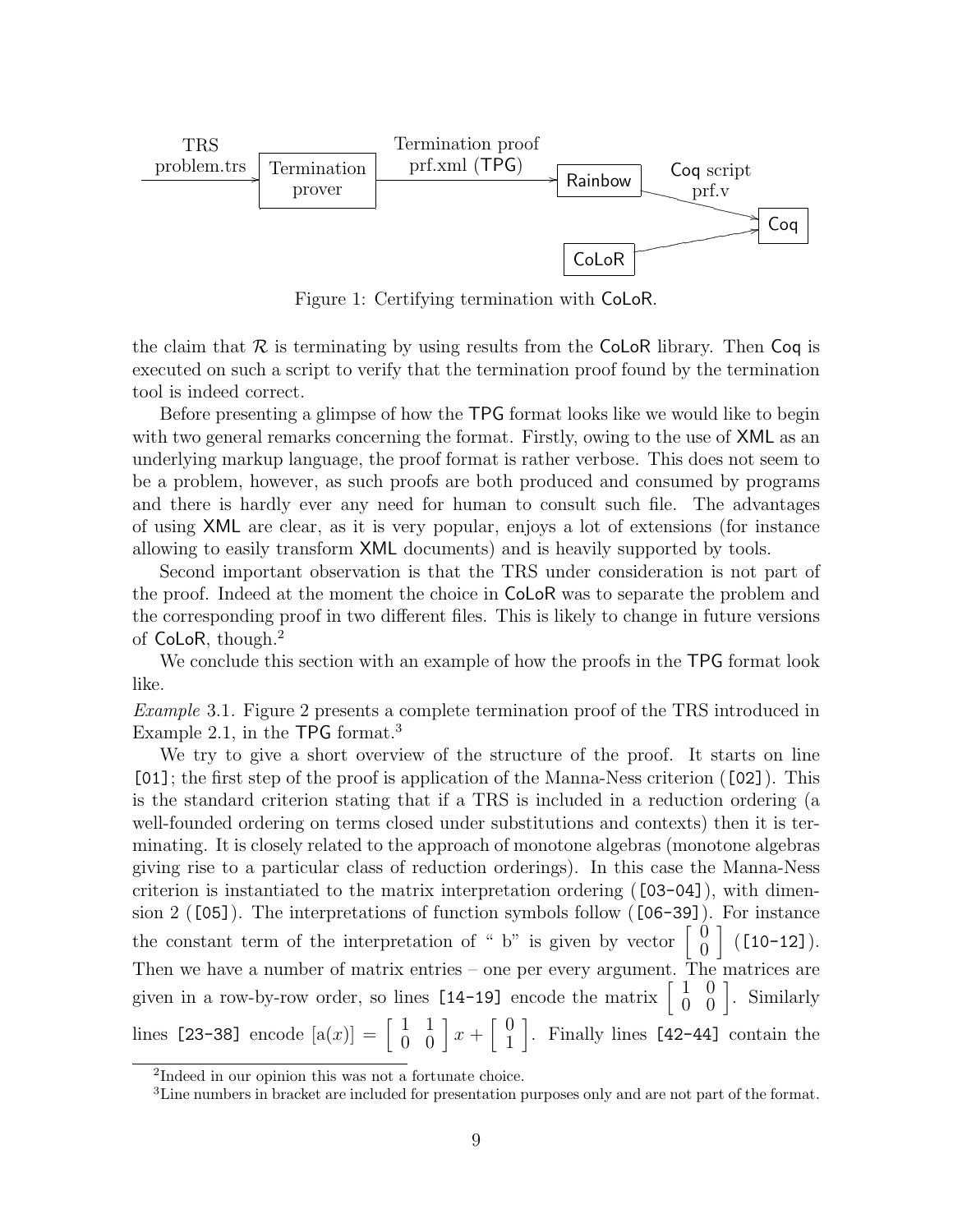|        | $[01]$ <proof></proof>                            |
|--------|---------------------------------------------------|
| [02]   | <manna_ness></manna_ness>                         |
| $[03]$ | <order></order>                                   |
| [04]   | <matrix_int></matrix_int>                         |
| $[05]$ | <dimension>2</dimension>                          |
| [06]   | <mi_map></mi_map>                                 |
| [07]   | <mapping></mapping>                               |
| [08]   | <fun>b</fun>                                      |
| [09]   | <mi_fun></mi_fun>                                 |
| $[10]$ | <const></const>                                   |
| $[11]$ | <velem>0</velem> <velem>0</velem>                 |
| $[12]$ |                                                   |
| $[13]$ | <arg></arg>                                       |
| $[14]$ | <row></row>                                       |
| $[15]$ | <velem>1</velem> <velem>0</velem>                 |
| $[16]$ |                                                   |
| $[17]$ | $<$ row $>$                                       |
| $[18]$ | <velem>0</velem> <velem>0</velem>                 |
| $[19]$ | $\langle$ /row>                                   |
| $[20]$ |                                                   |
| $[21]$ | $\frac{\gamma_{\text{min}}}{\gamma_{\text{min}}}$ |
| $[22]$ |                                                   |
| $[23]$ | <mapping></mapping>                               |
| $[24]$ | <fun>a</fun>                                      |
| $[25]$ | <mi_fun></mi_fun>                                 |
| $[26]$ | <const></const>                                   |
| $[27]$ | <velem>0</velem> <velem>2</velem>                 |
| $[28]$ |                                                   |
| $[29]$ | <arg></arg>                                       |
| [30]   | <row></row>                                       |
| $[31]$ | <velem>1</velem> <velem>1</velem>                 |
| $[32]$ |                                                   |
| $[33]$ | <row></row>                                       |
| $[34]$ | <velem>O</velem> <velem>O</velem>                 |
| $[35]$ | $\langle$ /row>                                   |
| $[36]$ |                                                   |
| $[37]$ | $\frac{\gamma_{\text{min}}}{\gamma_{\text{min}}}$ |
| $[38]$ |                                                   |
| $[39]$ |                                                   |
| [40]   |                                                   |
| $[41]$ |                                                   |
| $[42]$ | <proof></proof>                                   |
| $[43]$ | <trivial></trivial>                               |
| $[44]$ |                                                   |
| $[45]$ |                                                   |
| $[46]$ |                                                   |

Figure 2: Termination proof for the  $a(a(x)) \rightarrow a(b(a(x)))$  TRS in the TPG format used<br>by Painhau by Rainbow.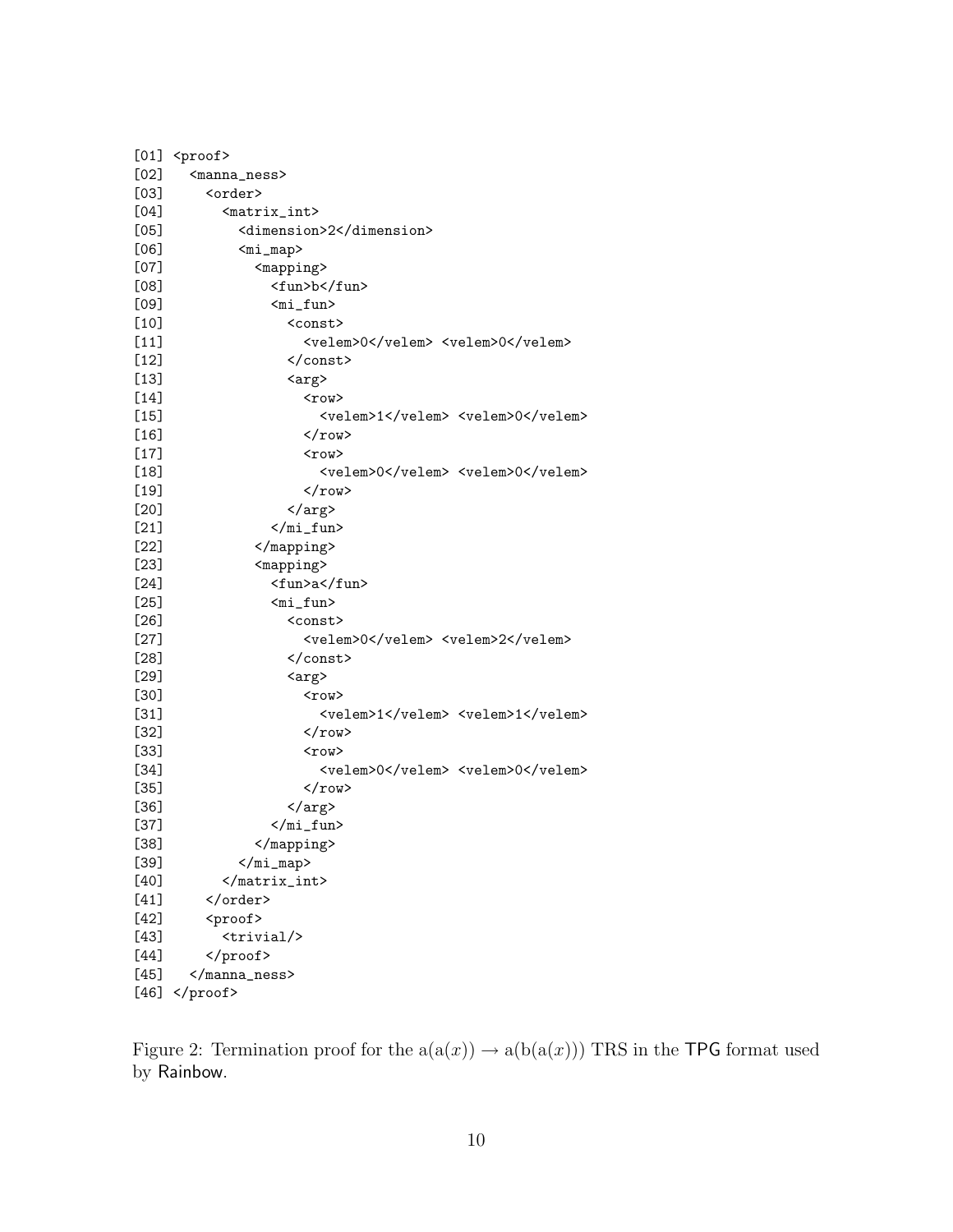termination proof for the simplified TRS resulting from the application of Theorem 2.5. In this particular case no rules remain (the only rule is oriented strictly and removed) so the remaining part of the proof is indeed  $\langle$ trivial>. It is worth noting, however, that the proof obligations (in the form of a TRS under consideration) at every point in the proof are implicit. They follow from the transformations and simplifications preceding in the proof so from this point of view they can be considered redundant. This is another point where CoLoR is likely to change in the future.

### 3.2 Monotone Algebras

While doing this formalization we faced a number of design choices. The essential question was whether to simply formalize matrix interpretations as they are or to try to make the development as general as possible, such that hopefully (parts of) it could be reused for other techniques and also extensions to the technique itself would be feasible. We opted for the latter. Hence we formalized monotone algebras in their full generality and only later instantiated them to matrix interpretations; as in the theory presented in Sections 2.2 and 2.3. This, later on, allowed us to easily express the technique of polynomial interpretations in the setting of monotone algebras, making it more powerful and more generally applicable. We will see more about that in Section 3.5.

To achieve such a generic formalization we found the module mechanism of Coq especially useful. It allows for mass abstraction by encapsulating a number of declarations and definitions in modules. Such modules can be parameterized by means of functors, that is functions from modules to modules. For instance we formalized monotone algebras in Coq as a functor, which takes as an argument the following structure describing a weakly monotone Σ-algebra instance:

```
Module Type MonotoneAlgebraType.
  Parameter Sig : Signature.
  Parameter I : interpretation Sig.
  Notation A := (domain I).
  Parameters (succ succeq : relation A).
```
So a monotone algebra structure consists of: a signature Sig, interpretation I for all function symbols from this signature and two relations over the domain A of the monotone algebra: succ and succeq. Moreover it contains the following requirements on those components:

```
Parameter monotone_succeq : monotone I succeq.
Parameter succ_wf : WF succ.
Parameter succ_succeq_compat : absorb succ succeq.
```
So we demand that succeq is monotone (monotone succeq), succ is well-founded (succ wf) and we also require the compatibility condition between succ and succeq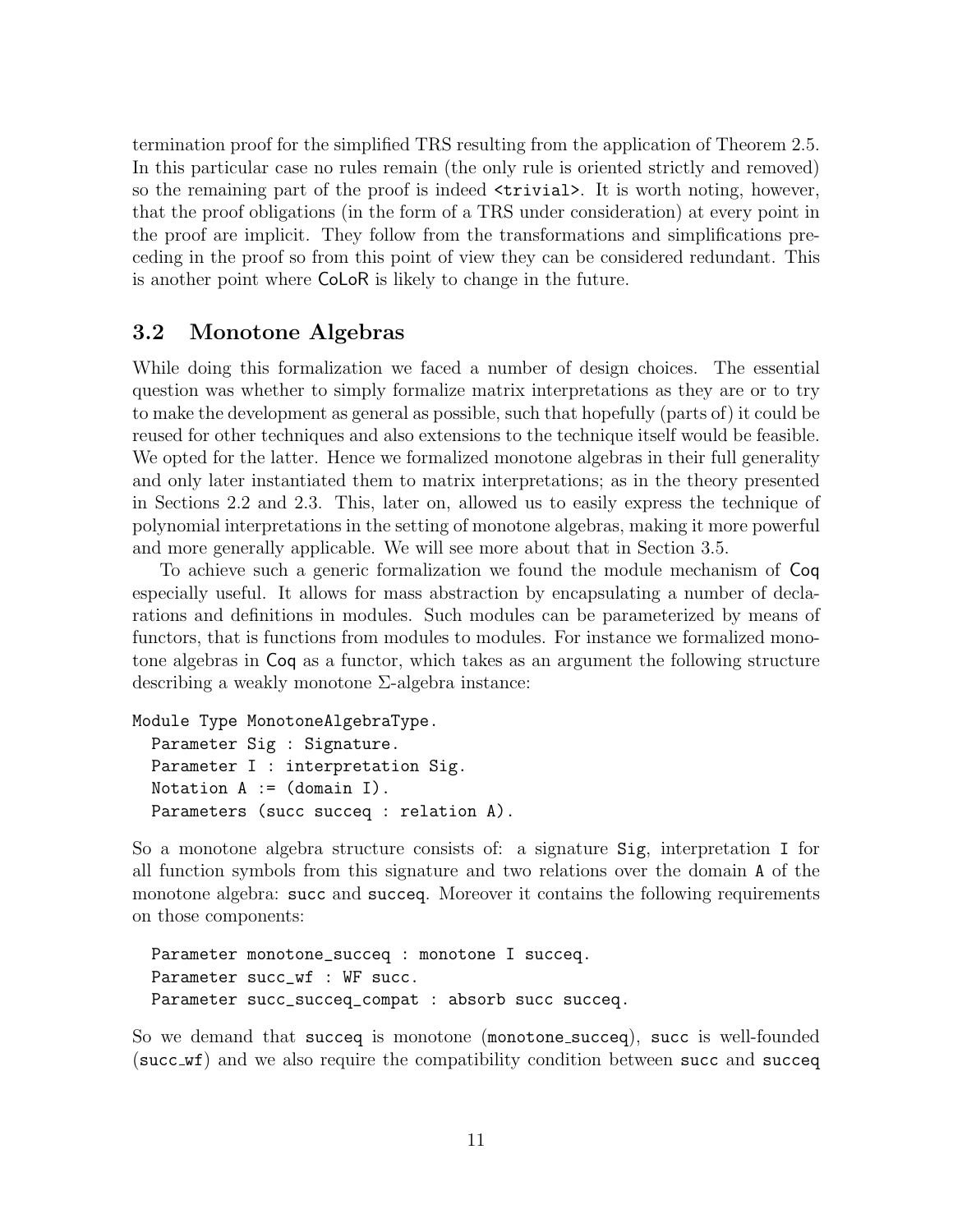(succ succeq compat); all the standard requirements of monotone algebras, as presented in Section 2.2. Note that typically succ and succeq will be orders, but this is not required.

There is however one more thing that we need in order to be able to deal with concrete examples. For an application of Theorem 2.5 we need to check for arbitrary terms  $\ell$  and r whether  $[\ell, \alpha] > [r, \alpha]$  for every  $\alpha : \mathcal{V} \to A$  and similarly for  $\gtrsim$ . Our first approach was as follows:

Parameter succ\_dec : rel\_dec IR\_succ. Parameter succeq\_dec : rel\_dec IR\_succeq.

IR succ and IR succeq are relations on terms obtained from succ and succeq by requiring the respective relation to hold for an arbitrary instantiation of variables. Now we require those lifted relations on terms to be decidable, that is we require a proof that for two arbitrary elements the relation between them either holds or not. Such decidability results proven in the constructive logic of Coq provide a decision procedure. By making proofs transparent and hence allowing to reduce associated proof terms, one effectively obtains an algorithm for checking whether two given terms can be oriented with the given relation.

This approach however has one limitation: we require a decidability proof, so indeed the relations in question must be decidable. This is the case for matrix interpretations due to the characterization of Lemma 2.6 but it is not so for instance for non-linear polynomial interpretations. Therefore to make our development more general the actual requirements are as follows:

```
Parameters (succ': relation term) (succeq': relation term).
 Parameter (succ'_sub : succ' << IR_succ).
 Parameter (succeq'_sub : succeq' << IR_succeq).
 Parameter succ'_dec : rel_dec succ'.
 Parameter succeq'_dec : rel_dec succeq'.
End MonotoneAlgebraType.
```
So essentially we must provide two decidable relations succ' and succeq' that are refinements of succ and succeq (<< being the CoLoR notation for the inclusion of relations), respectively, and those relations are used in application of Theorem 2.5 to check whether a rule can be (weakly) oriented. The fact that they are subsets of succ and succeq ensures soundness of this approach. But there is no completeness requirement allowing to use some heuristics in cases where the intended relations are not decidable, such as in case of polynomial interpretations; see Section 3.5.

Given a monotone algebra instance, specified by means of a module described above (MonotoneAlgebraType), we build a module with results about such a monotone algebra and machinery for proving termination of concrete examples with its help as a functor:

Module MonotoneAlgebraResults (MA : MonotoneAlgebraType).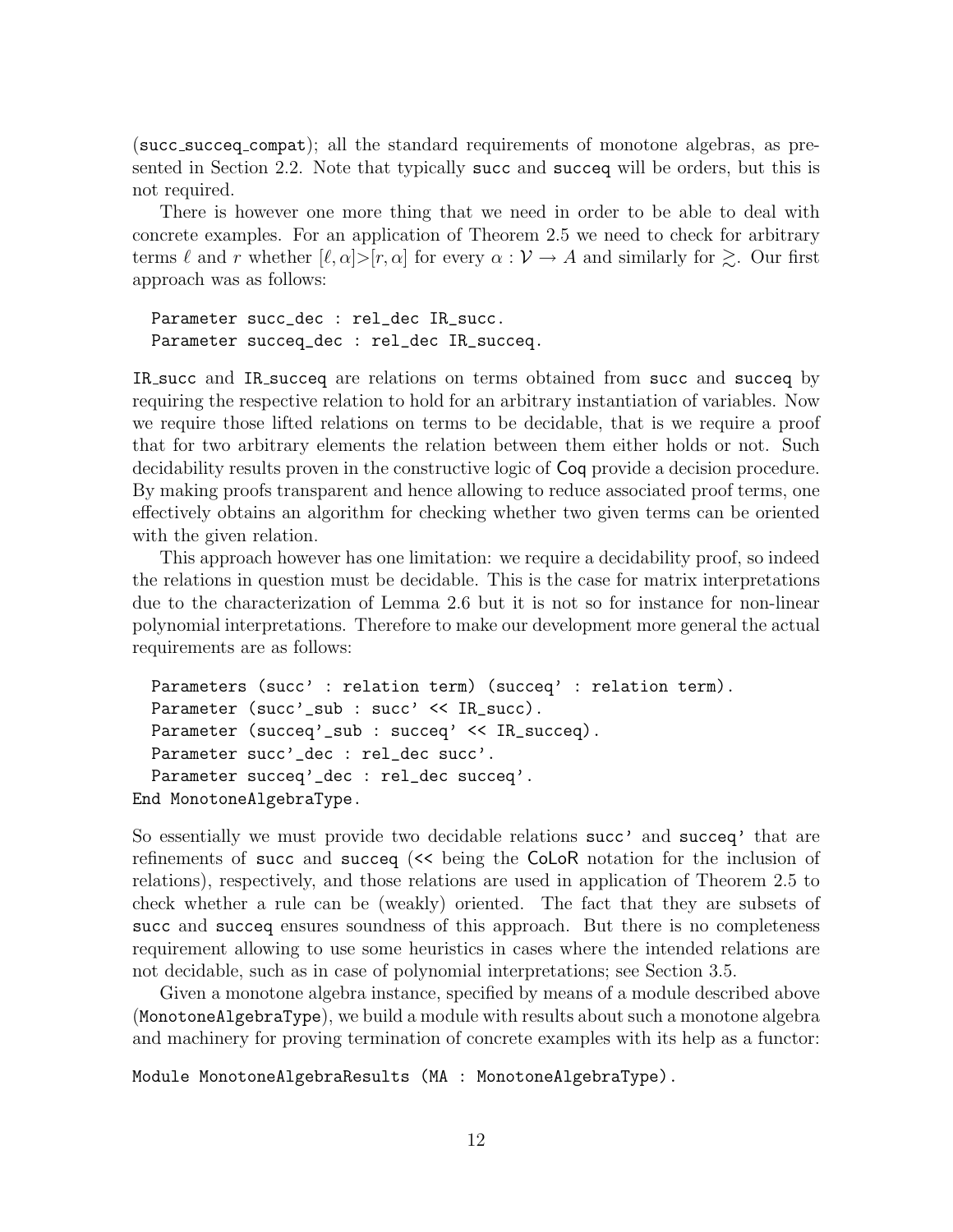To give a feeling of how theorems from Section 2.2 are stated in the theorem prover we present the Coq equivalent of Theorem 2.5, part 1.

```
Lemma ma_relative_termination:
```

```
let S_gt := partition part_succ S in
let S_ge := partition part_succeq S in
let R_gt := partition part_succ R in
let R_ge := partition part_succeq R in
  monotone I succ ->
  snd R_{ge} = nil \rightarrowsnd S_{\text{g}}e = \text{nil} \rightarrowWF (red_mod (snd S_gt) (snd R_gt)) ->
  WF (red_mod S R).
```
Let us try to explain the components of this statement. To begin with partition P l is a function that given a predicate P and a list l, splits this list into two parts and returns them as a pair l1, l2, such that P holds for every element of the list l1 and does not hold for every element of l2.

Now part succ and part succeq are predicates for the partition function, corresponding to the relations succ and succeq. We demand succ to be monotone, monotone I succ. This is because in order to have one uniform module to deal with all types of problems (termination, relative termination, relative-top termination) we do not introduce extended weakly monotone algebras as a separate construct, but rather postulate this additional monotonicity property of extended algebras where needed. Now we require the second component of the pairs R ge and S ge to be empty, hence all the rules of R and S must be weakly oriented. Finally this theorem states that we can conclude WF (red mod S R) if, on top of all the other requirements that we mentioned, we can prove WF (red mod (snd  $S_g$ t) (snd  $R_g$ t)) so of the relative problem consisting of the rules from S and R that could not be oriented strictly. Stating this problem in such "operational" style allows us to easily apply it for concrete instances of termination problems.

Our formalized proof of the theorem ma relative termination mentioned above (corresponding to Theorem 2.5) is constructive and hence slightly differs from the proof in [10]. It is based on the following lemma.

**Lemma 3.2.** Let  $\rightarrow_R, \rightarrow_S, \rightarrow_R', \rightarrow_S'$  be binary relations for which  $\rightarrow_S^* \rightarrow_R$  and  $(\rightarrow_R \cup$  $\rightarrow$ s)<sup>\*</sup> · ( $\rightarrow$ <sub>R</sub>' $\cup$  $\rightarrow$ s') are well-founded. Then ( $\rightarrow$ s $\cup$  $\rightarrow$ s')<sup>\*</sup> · ( $\rightarrow$ <sub>R</sub> $\cup$  $\rightarrow$ <sub>R</sub>') is well-founded.

When thinking in terms of infinite sequences this lemma can easily be proven by truncating the initial part of such, supposedly, infinite sequences and observing that the remaining part must be finite. Working in the constructive setting of Coq brings a slightly different kind of reasoning, where the focus is on providing a relation that is decreasing along the sequence and performing induction with respect to it.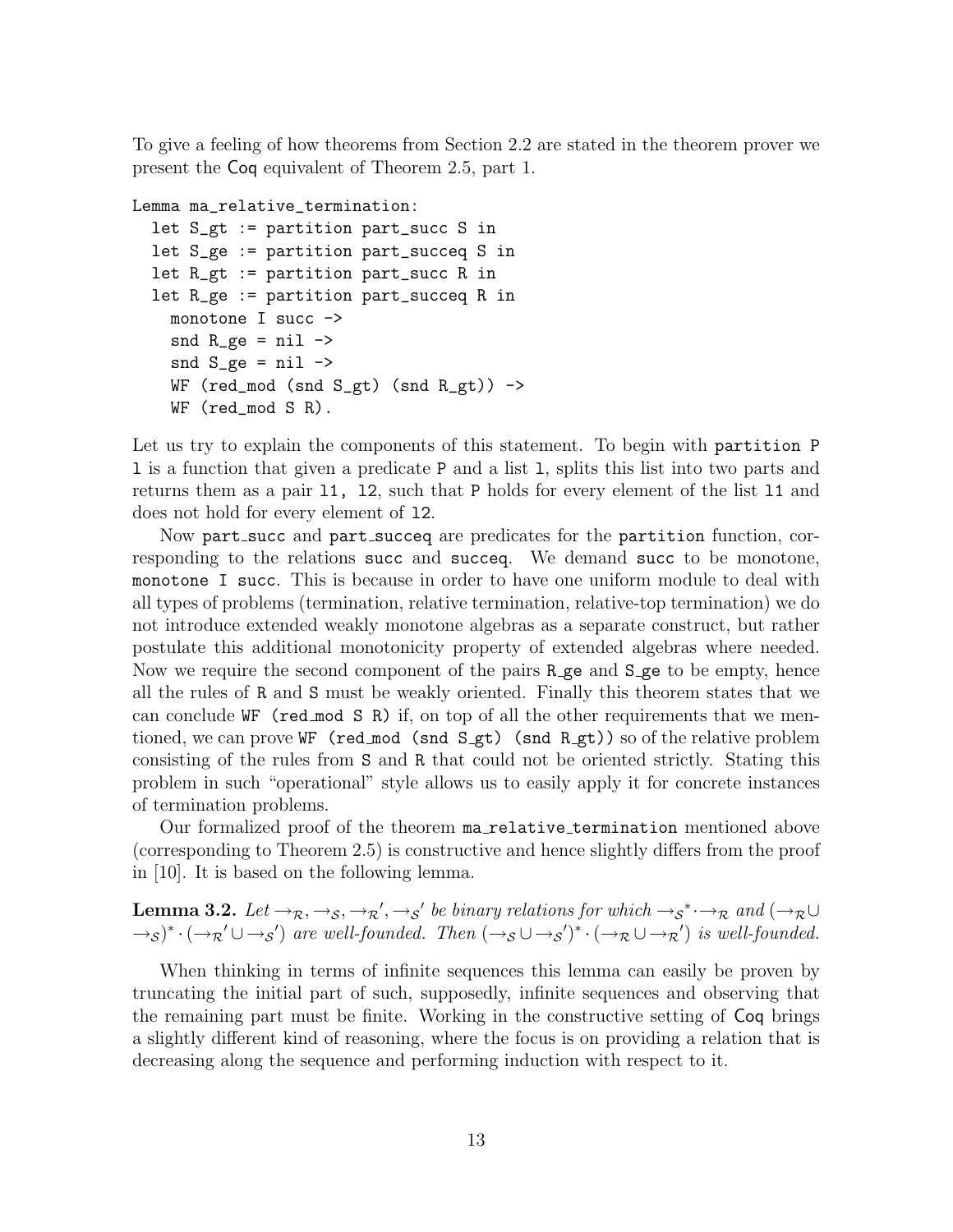The MonotoneAlgebraResults module also contains tactics allowing to deal with proving termination for concrete examples. This means that for using a monotone algebra approach one only needs to provide a monotone algebra instance, a module of type MonotoneAlgebraType, and as a result one obtains all the results and a full machinery for proving termination. We will show in Section 3.4 how we did this for the monotone algebra corresponding to the matrix interpretation method. We will also shortly explain in Section 3.5 how we did the same for the polynomial interpretations approach, by using the existing CoLoR development of polynomial interpretations method and expressing it in the framework of monotone algebras.

#### 3.3 Matrices

To begin with, the sole fact that we had to formalize matrices may be surprising one would expect such a general notion to be readily available in a theorem prover. But it is not present in the Coq standard library. Moreover we could find only one Coq development where matrices were used: the contribution by Nicolas Magaud [17], where he proves ring properties of square matrices. We decided not to use this formalization for the reasons that we discuss at the end of this section.

To implement matrices we used a generic approach by allowing entries in the matrices to be arbitrary elements from some semi-ring structure. For that firstly we expressed semi-rings as a module type. Then we defined matrices as a functor taking as its argument such a semi-ring structure and as a result producing the structure of matrices of arbitrary size with entries from the semi-ring domain.

Internally we represent matrices as vectors of vectors. Vectors are defined in the standard library of Coq (Coq.Bool.BVector) as follows:

```
Variable A : Type.
Inductive vector : nat \rightarrow Type :=
| Vnil : vector 0
| Vcons : forall (a : A) (n : nat), vector n -> vector (S n).
```
So vector A n represents a vector of n elements of type A. Apart from this definition the Coq standard library provides only few basic properties and operations on this type. But on the other hand, building on that, the CoLoR project provides a rich set of results about vectors that were further extended in the course of this development. Some of these functions, which we will need later on in the presentation, are informally defined in Figure 3 and their corresponding Coq types are presented in Figure 4.

Ability to reuse those results was our main motivation to represent matrices in the following way:

```
Definition matrix (m n : nat) : matrix m n := vector (vector A n) m.
```
Then a number of operations on matrices was defined and some of its properties proven. The library is by no means complete and contains little more than the results needed for certification of matrix interpretations. The provided operations include: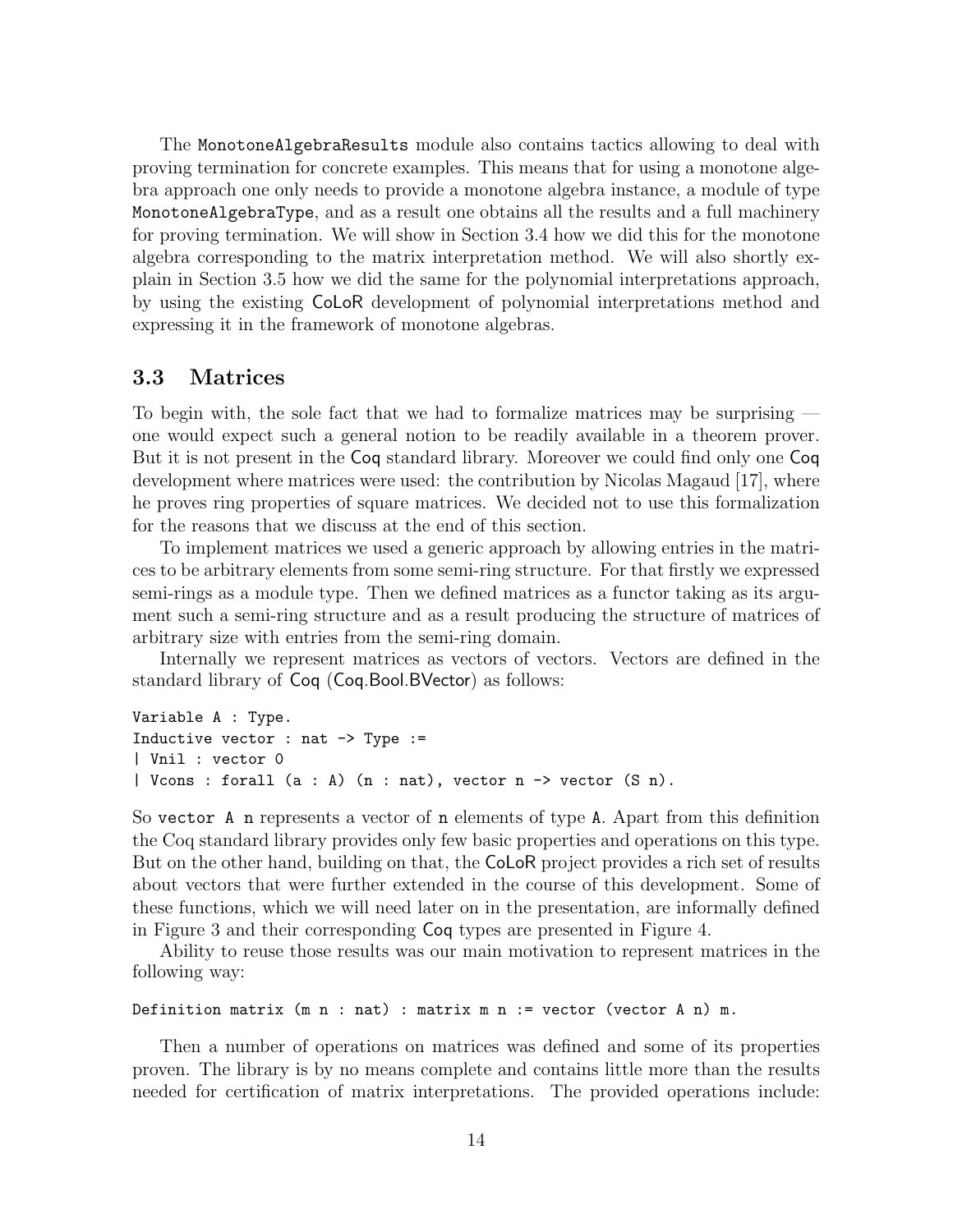Vnth  $[a_1; \ldots a_n]$   $i = a_i$ Vfold left  $f [a_1; \ldots a_n] b = f a_1 (f \ldots (f a_n b) \ldots)$ Vmap  $f [a_1; \ldots a_n] = [f a_1; \ldots f a_n]$ Vmap2  $f [a_1; \ldots a_n] [b_1; \ldots b_n] = [f a_1 b_1; \ldots f a_n b_n]$ Vforall2n  $P [a_1; ... a_n] [b_1; ... b_n] = P a_1 b_1 \wedge ... \wedge P a_n b_n$ 

Figure 3: Informal definitions of some basic functions operating on vectors.

```
Vnth : forall (A : Set) (n : nat),
  vector A n \rightarrow forall i : nat, i < n \rightarrow A.
Vfold_left : forall (A \ B : Set) (f : B \rightarrow A \rightarrow B),
  B \rightarrow forall (n : nat), vector A n \rightarrow B.
Vmap : forall (A \ B : Set) (f : A \rightarrow B),
  forall n : nat, vector A n \rightarrow vector B n.
Vmap2 : forall (A \ B \ C \ : \ Set) (f \ : A \rightarrow B \rightarrow C),
  forall n : nat, vector A n -> vector B n -> vector C n.
Vforall2n : forall (A : Set) (P : A \rightarrow A \rightarrow Prop),
  forall n : nat, vector A n \rightarrow vector A n \rightarrow Prop.
```

```
Figure 4: Coq types of some basic functions operating on vectors.
```
matrix creation (given matrix size and a function providing values for all matrix entries), several accessor functions to retrieve matrix elements, columns and rows, conversions from vectors to 1-row and 1-column matrices and few standard matrix operations such as transposition, addition and multiplication. To show how reusing results about vectors substantially eased our task we present below the definition of multiplication.

First we need a few auxiliary functions on matrices. We begin with three accessor functions:  $get\_row$ ,  $get\_col$  and  $get\_elem$  to retrieve, respectively, the i'th row, the j'th column and element at position  $(i, j)$  of a given matrix.  $4$ 

```
Definition get_row m n (M : matrix m n) i (ip : i < m) :=
  Vnth M ip.
Definition get_col m n (M : matrix m n) j (ip : j < n) :=
  Vmap (fun v \Rightarrow Vnth v ip) M.
Definition get_elem m n (M : matrix m n) i j (ip : i < m) (jp : j < n) :=
  Vnth (get_row M ip) jp.
```
Note that those functions are partial as indexes i and j must be within the boundaries of a matrix M. In Coq all functions are total and to deal with this we use additional

<sup>&</sup>lt;sup>4</sup>Note that variables  $m$ ,  $n$ , i and j below do not have type annotations as their types can be inferred by Coq and hence can be omitted. In this case all those variables range over natural numbers as a careful reader can easily check.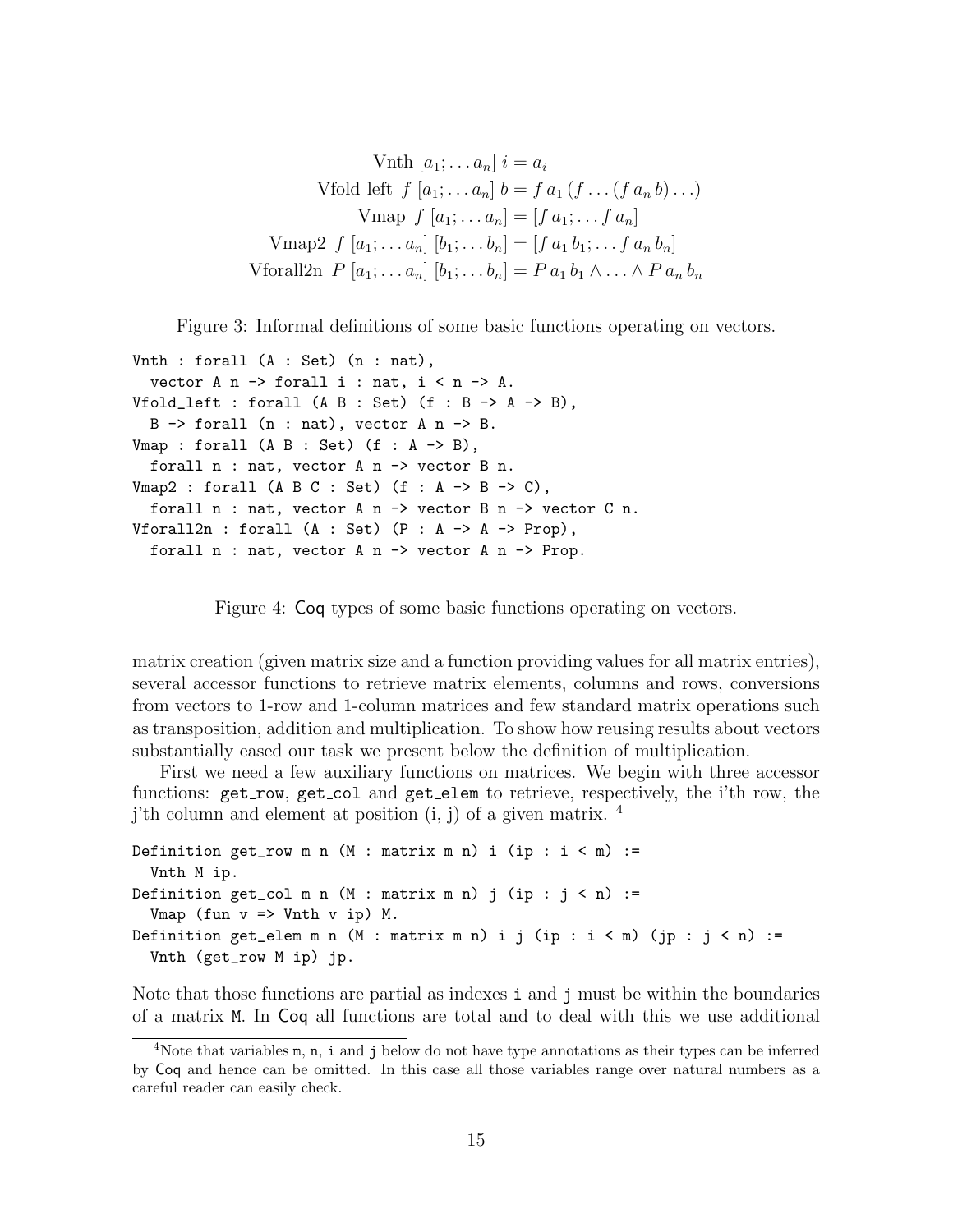arguments for those functions, the so-called domain predicates, that ensure that the arguments are within the domain of the function.

Next we introduce the mat-build function, which constructs a  $m \times n$  matrix from two natural numbers m and n, and a function f which, given a matrix position, returns the value of a matrix element to be placed at that position. Again, this function f is partial as it is defined only for coordinates i, j such that  $0 \leq i < m$  and  $0 \leq j < n$ .<sup>5</sup> Defining function mat build explicitly is not an easy task due to the presence of domain predicates and dependent types. Therefore we use Coq proving capabilities to prove existence of such a function using its specification.<sup>6</sup>

```
Definition mat_build_spec m n (gen : forall i j, i < m -> j < n -> A),
  {M : matrix m n | forall i j (ip : i < m) (jp : j < n),
    get_elem M ip jp = gen i j ip jp }.
Proof.
  ...
Defined.
```
and we extract the computational content from the above constructive proof to obtain the required function:

```
Definition mat_build m n gen : matrix m n :=
  proj1_sig (mat_build_spec gen).
```
Having all those auxiliary, general purpose functions on vectors and matrices defining matrix multiplication is fairly straightforward. First we introduce a dot product of two vectors as:

```
Definition dot_product (n : nat) (l r : vector A n) : vector A n :=
  Vfold_left Aplus A0 (Vmap2 Amult l r).
```
where A0 is the zero element of the domain (the additive identity of the semi-ring) and Aplus is the addition. Then multiplication becomes:

```
Definition mat_mult m n p (L : matrix m n) (R : matrix n p) :=
  mat_build (fun i j ip jp => dot_product (get_row L ip) (get_col R jp)).
```
As can be seen from this example abstracting away natural operations on vectors and matrices and then using them for more complex constructs has big advantages. Not only the definitions became significantly simpler but also reasoning about them, as one can first prove properties about such auxiliary functions and then use them to reason about more complex constructs.

In fact this was the main reason against using the development by Nicolas Magaud, mentioned at the beginning of this section. It provides nice results by proving the ring

<sup>5</sup>We index matrix rows and columns starting from 0.

<sup>&</sup>lt;sup>6</sup>Please note that we are using the Coq mechanism of implicit arguments to skip arguments that can be inferred by Coq due to type dependencies. So for the function get elem M i j ip jp arguments i and j can be inferred from the domain predicates ip and jp. For the reader aware of that, it also improves readability as the definitions get shorter and do not contain redundant information.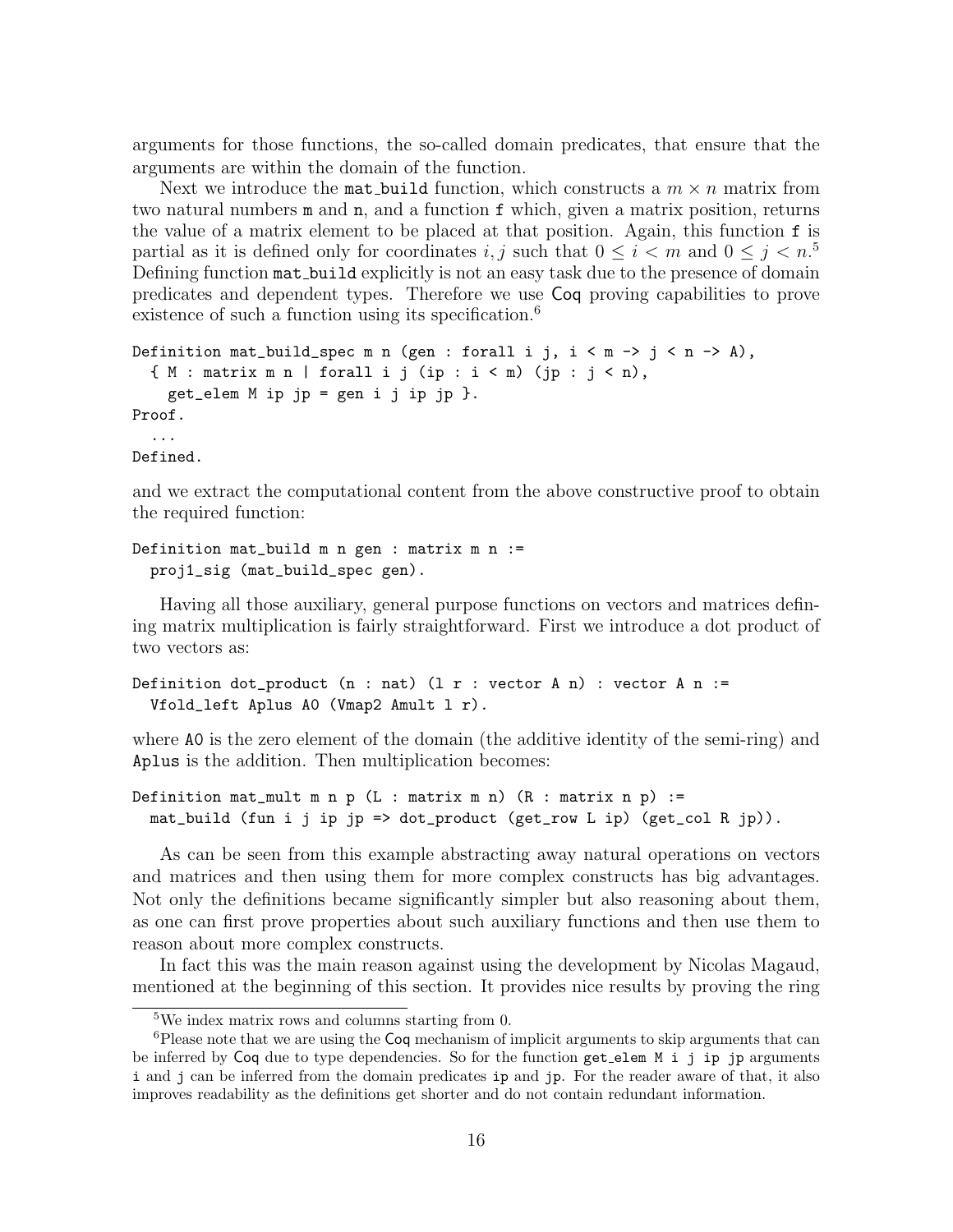properties for square matrices. But the fact that it is stand-alone and does not provide this kind of separation as mentioned above, made it difficult to use in our setting. For instance a function for matrix addition is realized there by a relatively complex Fixpoint construct (which is 16 lines long), whereas we can simply write

Definition vec\_plus n (L R : vector A n) := Vmap2 Aplus L R. Definition mat\_plus m n (L R : matrix m n) := Vmap2 (@vec\_plus n) L R.

and use all CoLoR properties of Vmap2 to prove properties of matrix addition. Similarly other operations could be expressed easily and concisely by using operations and properties of vectors available in CoLoR.

### 3.4 Matrix Interpretations

Now we will explain how monotone algebras are instantiated for the matrix interpretation method, so we will develop the Coq counter-part of the theory described in Section 2.3. First we introduce a data type representing a matrix interpretation of a function symbol:

```
Variables (Sig : Signature) (f : symbol Sig) (dim : nat).
Record matrixInt (argCnt : nat) : Type := mkMatrixInt {
  const : vector nat dim;
  args : vector (matrix dim dim) argCnt
}.
```
So matrixInt n is a type of matrix interpretation for a function symbol of arity n, defined as a record with two fields: const being a constant vector of the interpretation of size dim and args representing coefficients for the arguments with a dim×dim matrix per argument. Comparing with equation 1, const represents the  $\vec{f}$  vector and args the list of matrices  $F_1, \cdots, F_n$ .

Now we enclose all the parameters required for the application of Theorem 2.5 specialized to the monotone algebra for matrix interpretations, in a module type:

```
Module Type TMatrixInt.
  Parameter sig : Signature.
  Parameter dim : nat.
  Parameter dim_pos : dim > 0.
  Parameter trsInt : forall f : sig, matrixInt dim (arity f).
End TMatrixInt.
```
So we take a signature sig, dimension for matrices  $(\text{dim}; d \text{ in Section 2.3}),$  a proof that dimension is positive (dim pos) and interpretations for all function symbols of the signature, with respective arities ( $\text{trsInt}$ ).

Given those parameters we construct the respective monotone algebra. We begin by constructing the evaluation function mi eval, which corresponds to computation of Equation 1, given values of vectors  $\vec{v_1}, \ldots, \vec{v_n}$ .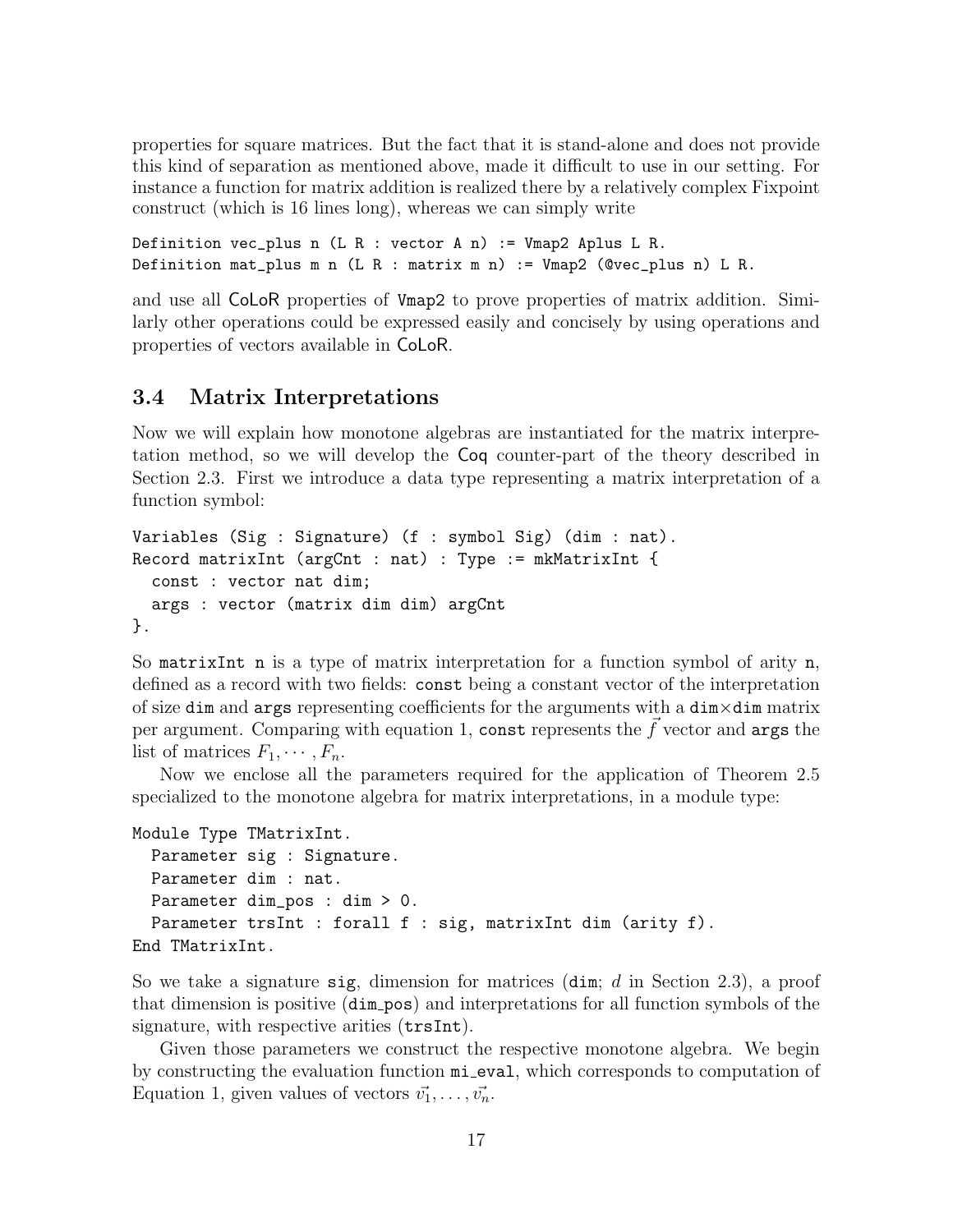```
Notation vec := (vector A dim).
Definition mi_eval n (mi : matrixInt dim n)
   (v : vector vec n) : vec :=add_vectors (Vmap2 mat_times_vec (args mi) v) [+] const mi.
```
Note that add vectors takes a list of vectors of equal size as an argument and returns their sum as output;  $\text{mat_times\_vec}$  M v computes the vector resulting from multiplication of a matrix M by a vector v (both of appropriate sizes); and finally [+] is a notation we introduce for addition of vectors.

Now we can begin monotone algebra construction.

```
Module MatrixIntAlgebra <: MonotoneAlgebraType.
  Definition Sig := sig.
  Definition I := @mkInterpretation sig vec (@zero_vector dim)
    (fun f \Rightarrow mi<sub>eval</sub> (trsInt f).
  Definition succeq := @vec_ge dim.
  Definition succ v1 v2 := v1 >=v v2 /\ vec_at0 v1 > vec_at0 v2.
  ...
```
End MatrixIntAlgebra.

where mkInterpretation sig A A0 Aeval is a CoLoR function to build a function interpretation type given an interpretation domain A, a zero element of the domain A0 and the evaluation function Aeval. vec at0 is a function returning the 0 coordinate of a vector and vec ge is a greater equal relation on vectors defined by demanding vector elements to be pointwise related by  $\geq$  relation, defined simply as:

#### Definition vec\_ge := Vforall2n ge.

What remains to be done is to prove that those definitions meets the monotone algebra requirements. We cannot present this part of the development in great detail here due to space considerations. The most difficult property was actually decidability of algebra relations  $>$  and  $\gtrsim$  lifted to terms. This corresponds to proving the 'if' parts of Theorem 2.6. Note that we did not prove the 'only-if' parts of that theorem, which state completeness of this characterization and which are not needed for the correctness of the approach. Proving the 'if' part required performing linearization of the computation of a matrix interpretation, such as in equation 2. Then we proved that evaluating this linearized expression leads to the same result as simply evaluating this expression without any simplifications beforehand. Performing those two steps in Coq requires some effort.

#### 3.5 Polynomial Interpretations and Monotone Algebras

Polynomial interpretations were contributed to CoLoR by Sébastien Hinderer [13]. Combining his contribution with out development we could easily construct a monotone algebra instance corresponding to polynomial interpretations method. This has the following advantages: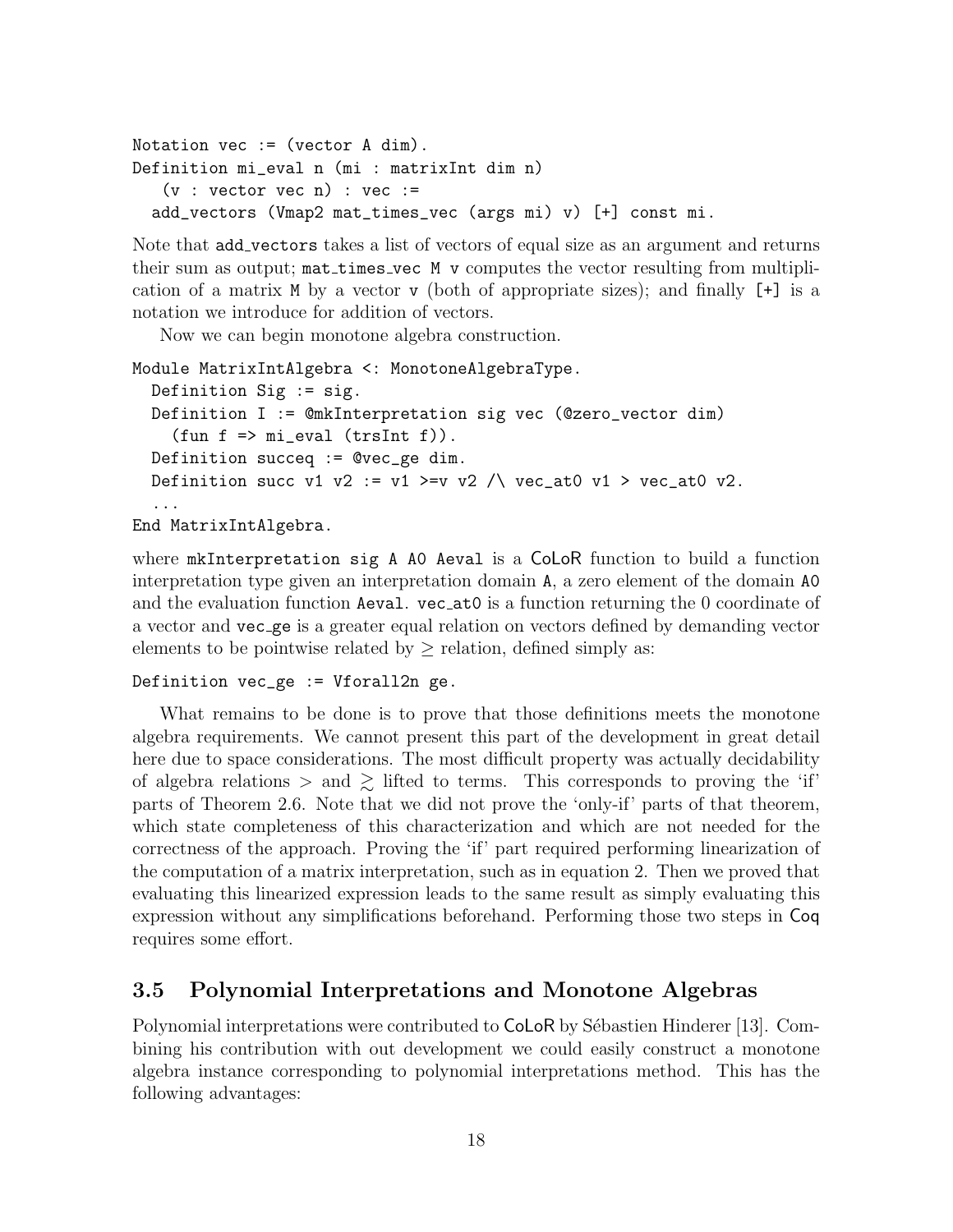- Before, it was not possible to prove termination step-wise. So in order to prove termination one had to find a polynomial interpretation such that all the rules could be oriented strictly and then one could conclude termination of the whole system. The approach of monotone algebras on the other hand allows to orient strictly only some rules and, provided that the remaining rules can be weakly oriented, those strict rules can be removed and one may continue with proving termination for this simpler system. This brings a big improvement in the proving power of the method and corresponds to the way it is used in automatic termination provers.
- The development of polynomial interpretations of Sébastien Hinderer supported only termination,  $SN(\mathcal{R})$ . The setting of monotone algebras supports also relative termination,  $SN(\mathcal{R}/\mathcal{S})$ , and relative-top termination,  $SN(\mathcal{R}_{\text{top}}/\mathcal{S})$ . So by expressing polynomial interpretations as an instance of the monotone algebra approach we obtained the support for treating those more general problems with polynomial interpretations absolutely for free.

Instantiating the monotone algebra results to polynomial interpretations was straightforward. We achieved it in mere 117 sparse lines of code and with very minor modifications to the development of Sébastien Hinderer (essentially to get the relation for orienting rules weakly).

### 4 Evaluation

We already mentioned the termination competition [3, 7], the battlefield for termination provers, in Section 3.1. This year, for the first time, a new category of certified termination has been introduced, showing the recognition for the importance of certification efforts. Indeed ensuring reliability of constantly evolving and more and more complex tools is difficult and every year we observe some disqualifications due to erroneous proofs produced by some of the tools.

In this new category every claim made by a termination prover must be backed up by a full formal proof expressed and checked by some well established theorem prover (and not only by a textual informal description of such a proof, as is the case in the standard category). This makes the results reliable with the highest standards of reliability available in verification.

The combination of the CoLoR project (with Rainbow) and the termination prover TPA [15], developed by the first author, was the winning entry in this newly introduced category of the Termination Competition in 2007. It achieved the score of 354, meaning that for 354 out of the total 975 TRSs used in the competition, TPA could find a termination proof and using CoLoR correctness of this proof could be verified by Coq.

Due to the fact that this category was introduced only this year there were only two other participants. The termination prover CiME [9] using the Coccinelle [8] library to certify termination results, again using Coq theorem prover. It got the second place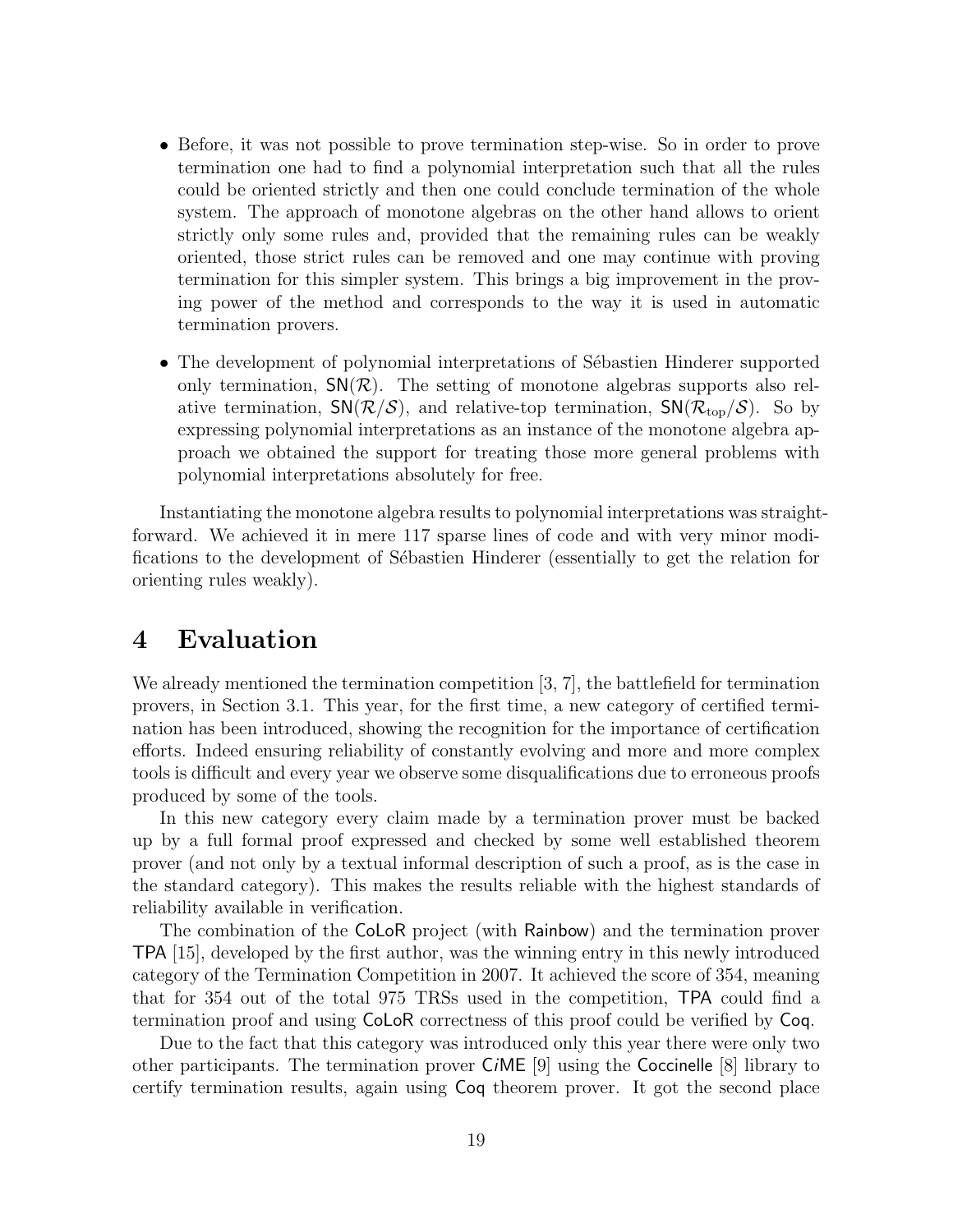with a score of 317. The third participating tool was the entry of  $T_{TT}[14]$  using CoLoR as the certifying back-end with a score of 289.

For comparison we would like to mention that in the standard category, which is run on the same set of problems, the scores ranged from 330 to 723. This shows that many proofs are beyond reach of the certification at the moment, which is completely understandable. But it also shows that for a substantial part of proofs we can not only produce them with termination tools but also fully automatically ensure their correctness, including difficult problems for which establishing termination results by human is very hard. We believe this is a big step forward and a very promising future for the termination results.

Considering evaluation of our contribution, every single termination proof produced by TPA in the competition was using matrix interpretations at some point. This is not so surprising given the fact that CoLoR, at the moment, is supporting only two basic orders: polynomial and matrix interpretations. But this also shows that for winning the competition, our contribution was crucial.

When it comes to performance finding a proof took TPA on average 2.0 sec and certification required 2.6 sec per system. There were however a few systems were the certification time was substantially longer. During the competition verification for 4 problems reached the 5 minutes timeout. We tried to certify termination proofs for those systems on our own, without a time limit. Three of those systems required 4, 11 and 27 minutes to complete on an Intel $\mathbb R$  Xeon<sup>TM</sup> 2.8GHz PC. For the forth problem, TRCSR/PALINDROME complete noand FR.trs, Coq stopped with "out of memory" error after 86 minutes of computation. It is worth noting that for TPDB standards this is a large system with 58 function symbols and 76 rules. The proof of its termination required 57 successive applications of Theorem 2.5 and the generated file with Coq script was 8240 lines long and 408Kb in size, which is one third of the whole CoLoR library. Currently we are busy experimenting and trying to improve the performance of the verification routines but, although we did achieve some speedups, so far they were of rather minor effect.

### 5 Conclusions

We presented our contribution to the  $\mathsf{ColoR}$  project — a  $\mathsf{Coq}$  formalization of matrix interpretations method for proving termination of rewriting. This allows us to fully automatically certify termination of non-trivial rewrite systems, such as the Zantema/z086.srs from the TPDB [4]:

$$
a(a(x)) \rightarrow c(b(x)), b(b(x)) \rightarrow c(a(x)), c(c(x)) \rightarrow b(a(x))
$$

Until recently termination of this innocent looking system was an open problem [2, Problem 104] and now not only it can be automatically proven terminating by termination tools but also that results can be warranted by Coq.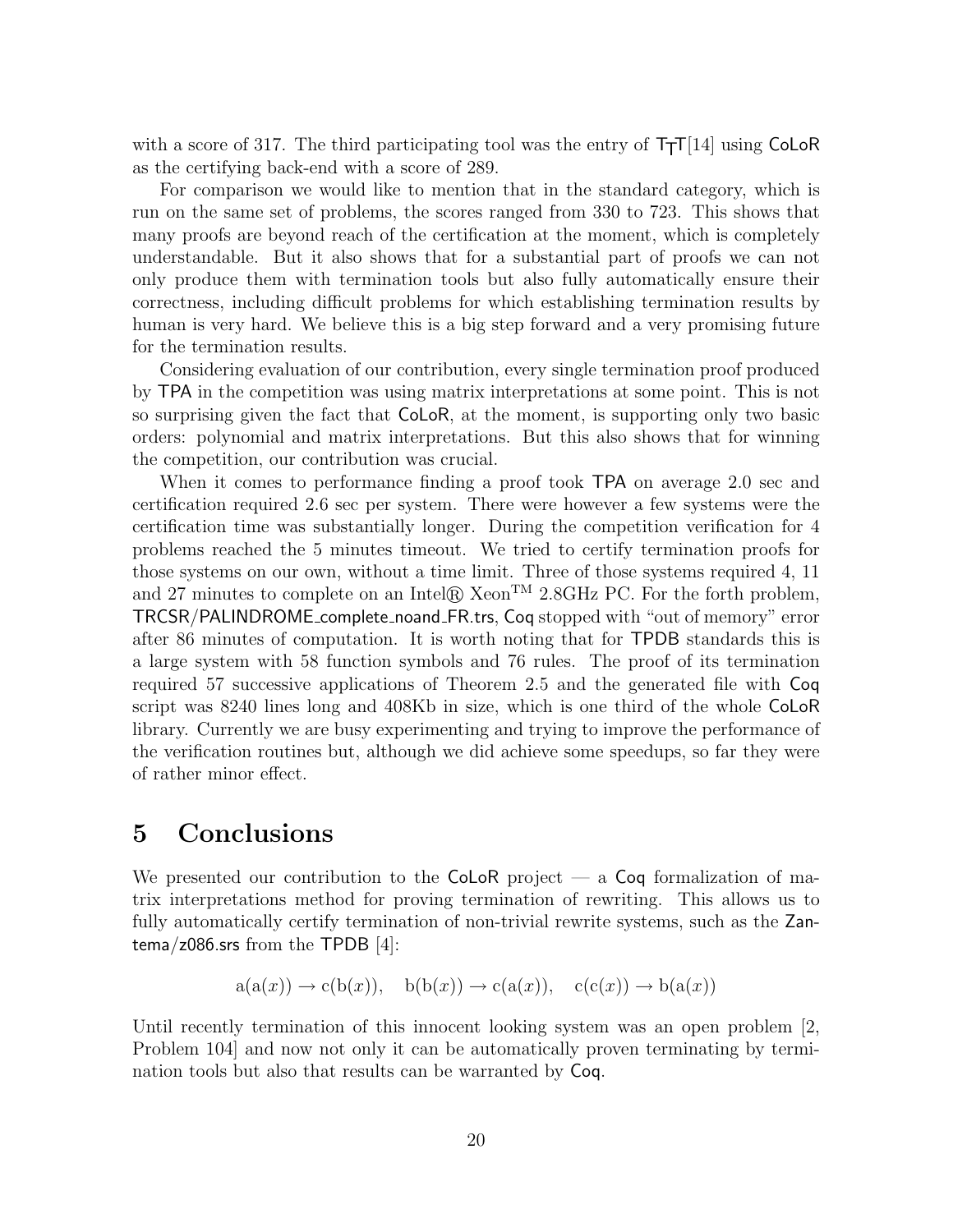It is worth noting that typically Coq is used as a proof assistant, where the formalization is built by a human interacting with the system. It is not so in our application as the Coq script formalizing termination of a given system is generated fully automatically by Rainbow from a proof description produced by some termination prover; again, automatically. However the proof assistance capabilities of Coq are crucial for the development of CoLoR.

The natural way of continuing work on certification of termination is to formalize further termination techniques. Although matrix interpretations provide a very powerful base ordering, they do not subsume other orders. Consider for instance the following system:

$$
f(s(x), a) \rightarrow f(x, f(s(x), b))
$$

which can be easily proven terminating with lexicographic path order. By a simple argument one can show that matrix interpretations are not applicable here. Even more advantageous would be formalization of the dependency pair framework [12], a modular, powerful approach to proving termination, employed by most, if not all, successful modern termination provers. This is on-going work.

### Acknowledgements

We would like to thank Frédéric Blanqui for helpful comments and encouragement for this work.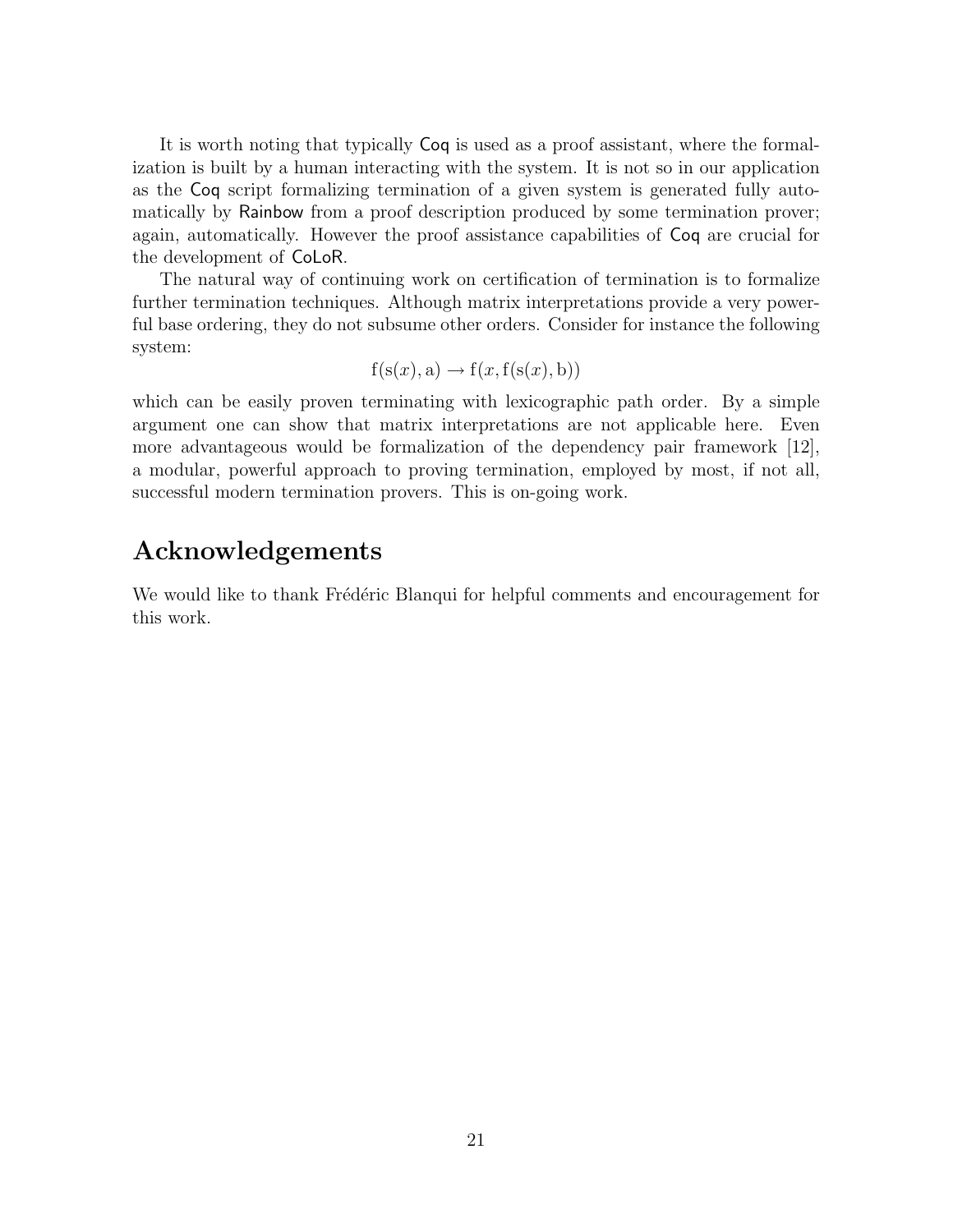### References

- [1] The Coq proof assistant. http://coq.inria.fr.
- [2] The RTA list of open problems. http://www.lsv.ens-cachan.fr/rtaloop.
- [3] Termination competition. http://www.lri.fr/~marche/termination-competition.
- [4] Termination problems data base. http://www.lri.fr/~marche/tpdb.
- [5] T. Arts and J. Giesl. Termination of term rewriting using dependency pairs. Theoretical Computer Science, 236(1-2):133–178, 2000.
- [6] F. Blanqui, W. Delobel, S. Coupet-Grimal, S. Hinderer, and A. Koprowski. CoLoR, a Coq library on rewriting and termination. In Eighth International Workshop on Termination (WST '06), 2006.
- [7] H. Zantema C. March. The Termination Competition 2007. In Franz Baader, editor, Proceedings of the 18th Conference on Rewriting Techniques and Applications (RTA '07), volume 4533 of Lecture Notes in Computer Science, pages 303–313. Springer, 2007.
- [8] E. Contejean, P. Courtieu, J. Forest, O. Pons, and X. Urbain. Certification of ´ automated termination proofs. In Proceedings of the 6th International Symposium on Frontiers of Combining Systems (FroCoS '05), September 2007. To appear.
- [9] E. Contejean, C. March´e, B. Monate, and X. Urbain. The CiME rewrite tool. Available at http://cime.lri.fr.
- [10] J. Endrullis, J. Waldmann, and H. Zantema. Matrix interpretations for proving termination of term rewriting. In Proceedings of the 3rd International Joint Conference on Automated Reasoning (IJCAR '06), volume 4130 of Lecture Notes in Computer Science, pages 574–588. Springer, 2006.
- [11] J. Endrullis, J. Waldmann, and H. Zantema. Matrix interpretations for proving termination of term rewriting. Journal of Automated Reasoning, 2007. Accepted.
- [12] J. Giesl, R. Thiemann, and P. Schneider-Kamp. The dependency pair framework: Combining techniques for automated termination proofs. In Proceedings of the 11th International Conference on Logic for Programming, Artificial Intelligence, and Reasoning (LPAR  $'04$ ), volume 3452 of Lecture Notes in Computer Science, pages 301–331. Springer, 2004.
- [13] S. Hinderer. Certification of termination proofs based on polynomial interpretations, 2004.